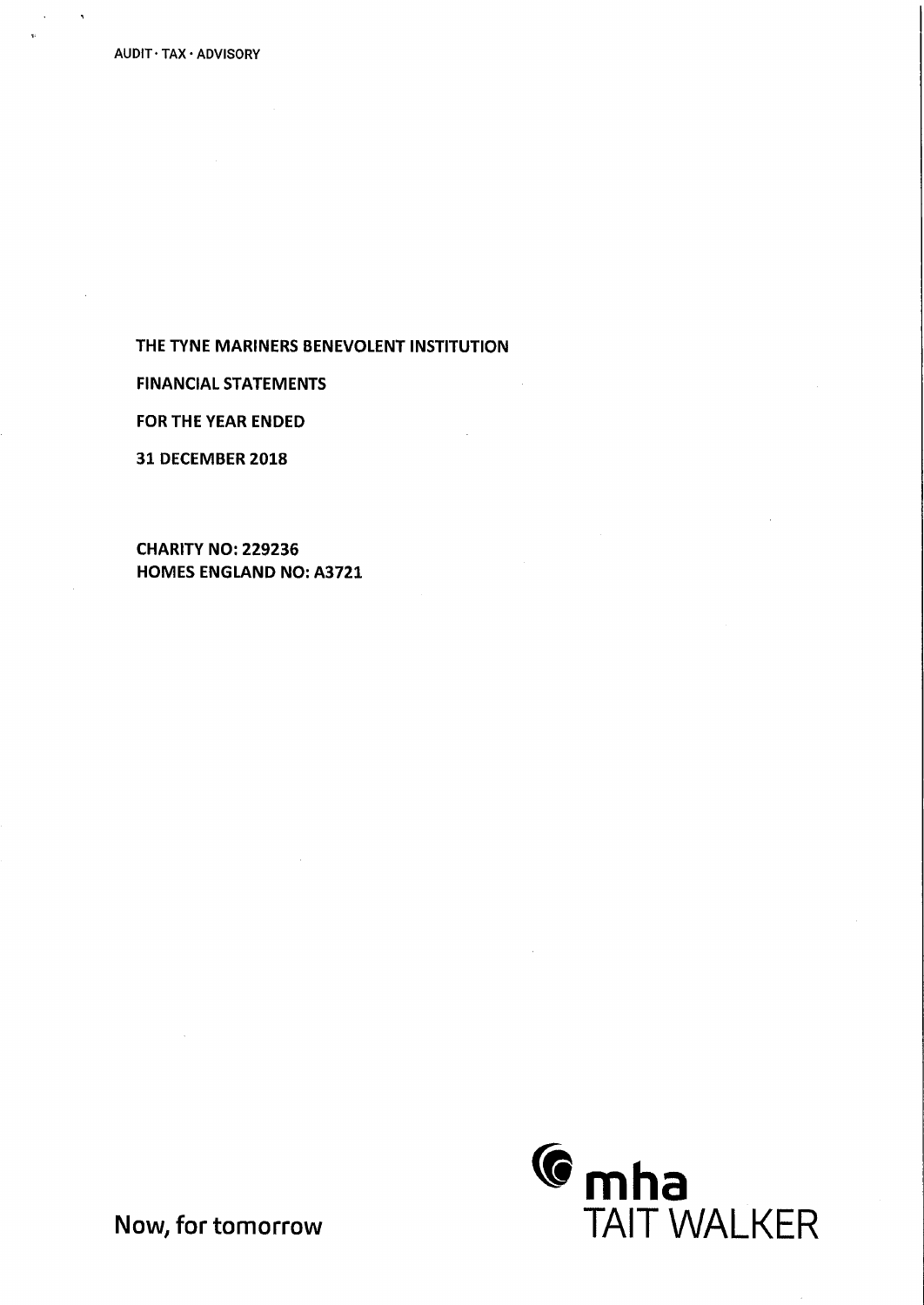## ASSOCIATION DETAILS

#### Secretaries and Principal Office

Hadaway & Hadaway Midland Chambers 58 Howard Street North Shields Tyne & Wear NE30 1AL

#### Auditor

 $\ddot{\phantom{a}}$ 

Tait Walker LLP Chartered Accountants & Statutory Auditor Bulman House Regent Centre Gosforth Newcastle upon Tyne NE3 3LS

#### **Solicitors**

Hadaway & Hadaway Midland Chambers 58 Howard Street North Shields Tyne & Wear NE30 1AL

### Managing Agents

Tyne Housing Association Limited St Silas Church Building Clifford Street Byker Newcastle upon Tyne NE6 1PG

#### Bankers

CAF Bank Limited 25 Kings Hill **West Malling** Kent ME19 4JQ

### Registration

Registered Charity Number Homes England Number

0229236 A3721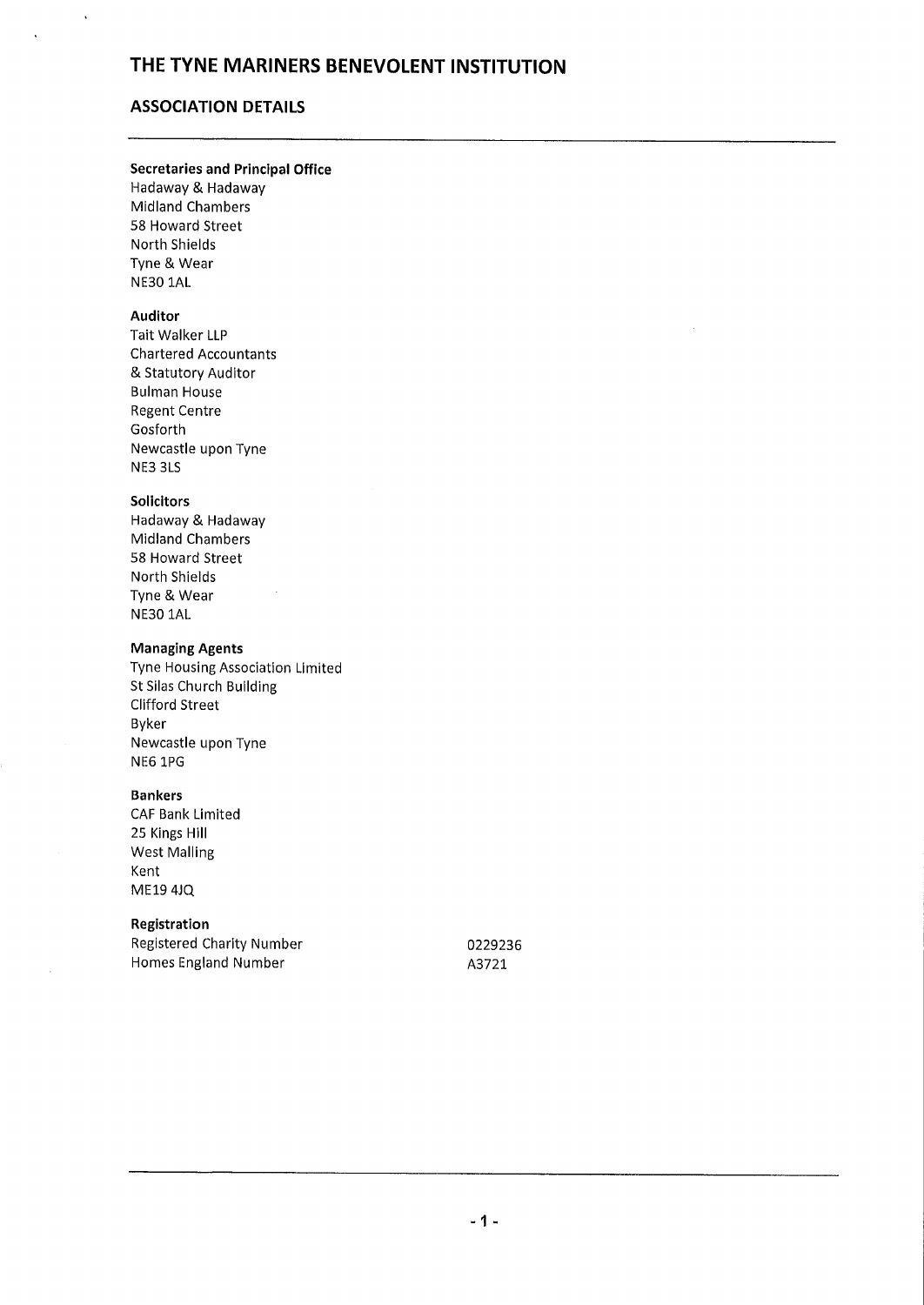## REPORT OF THE TRUSTEES

## FOR THE YEAR ENDED 31 DECEMBER 2018

The Trustees present their report and the audited financial statements for the year ended 31 December 2018,

#### Principal Activity

The principal activity of the Association is the provision of housing for occupation by ex-seafarers or their widows, and the provision of monthly pensions and other sums to ex-seafarers or their widows,

#### Members of the Board of Trustees

The Members of the Board of Trustees during the year ended 31 December 2018 were:-

| R.I.D. Souter             | - Chairman                    |
|---------------------------|-------------------------------|
| M. Bird                   | - Treasurer / Vice Chairman   |
| Captain S.C. Healy        | - The Master of Trinity House |
| K. Barrie                 |                               |
| Miss D. Erskine           |                               |
| Captain A.J. Hogg         |                               |
| Captain R. D. Nelson      |                               |
| P. A. Dade                |                               |
| Lt Cmdr A. S. Collier RNR | (Resigned 22/05/2018)         |
| A. R. Horn                |                               |
| L. Arkley                 |                               |
| Rev. G Evans              | (Appointed 20/11/2018)        |
| A. G. Eastwood            | (Appointed 20/11/2018)        |
|                           |                               |

### STRUCTURE, GOVERNANCE AND MANAGEMENT

The Tyne Mariners Benevolent Institution is <sup>a</sup> registered charity, registered with the Charity Commission (number 229236) and <sup>a</sup> Registered Social Landlord (number A3721) registered with Homes England,

The Tyne Mariners Benevolent Institution was established in accordance with the requirements of the Trust Deed dated 8<sup>th</sup> July 1902, last amended on 26<sup>th</sup> April 2006.

### OBJECTIVES AND ACTIVITIES

- 1, To provide monthly pensions and other sums to ex-seafarers or their widows who have satisfied the criteria of financial need, period of sea service and residential qualification.
- 2. To make available residences at the Master Mariners Homes, North Shields for ex-seafarers or their widows who satisfy the criteria under objective 1 above or other persons in need who satisfy criteria approved by the Trustees.
- 3, To maintain the Master Mariners Homes to the necessary standard,
- 4, To administer the charity in accordance with Charity Commission guidelines, to keep proper accounting records and be responsible for investment policy.

The Tyne Mariners Benevolent Institution may not charge rent for dwellings, only <sup>a</sup> maintenance contribution sufficient to manage them and keep them in good repair. Wherever the terms "rent" and "tenant" are used, It is for convenience only and has no other significance.

The Tyne Mariners Benevolent Institution is governed by Trustees who are voluntary individuals, headed by the Chairman and Vice-Chairman of the Trustees, The charity is administered by Hadaway 8, Hadaway, solicitors of North Shields, who receive annual emoluments from the charity in recognition of their work for the year.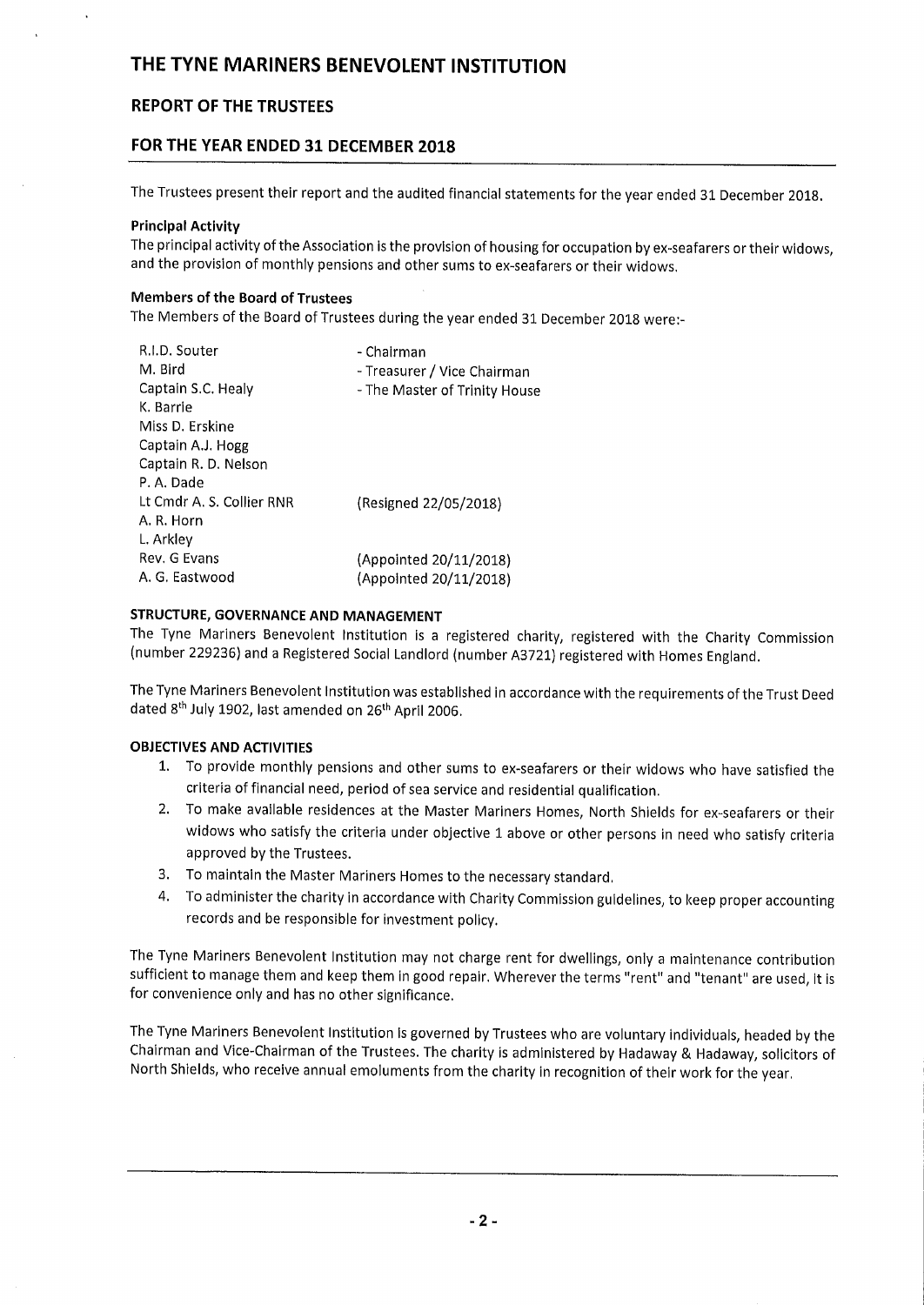# REPORT OF THE TRUSTEES

## FOR THE YEAR ENDED 31 DECEMBER 2018

### ACHIEVEMENTS AND PERFORMANCE

The Tyne Mariners Benevolent Institution continues to provide accommodation at The Master Mariners Homes for seafarers and their families. The properties have been almost fully occupied throughout the year with some fluctuation but only two flats have been empty at any given time, We continue, however, to receive on <sup>a</sup> regular basis applications from individuals who are keen to take up occupation, The Trustees have continued to carry out ongoing repairs to the properties and to oversee the upkeep of the gardens.

The Trustees are grateful for the continued support provided by Trinity House in London,

The Charity continues on <sup>a</sup> sound financial footing and the Charity continues to pay annuities to <sup>a</sup> regular number of recipients, There has been <sup>a</sup> slight reduction in the number of recipients during 2018 but this has not been substantial, The Charity continues to provide accommodation and financial support for seafarers within the North East region,

#### FINANCIAL REVIEW

The financial statements presented for the year, show <sup>a</sup> deficit of E116,335 (2017 - f91,926 surplus) after the substantial decrease to the value of investments held which totalled £132,122 (2017 - uplift of £70,699). Transfers to designated reserves totalling f3,480 (2017 - E3,480) were made whilst transfers from the revaluation reserve were made to reflect the year end difference between historic cost and market value of investments.

Investments continued to be managed by UBS on <sup>a</sup> discretionary basis. Their performance Is monitored regularly by the Trustees and has been considered satisfactory despite the depressed stock market, Costs are controlled by the Secretaries and/or Managing Agents. Management accounts are reviewed by the Trustees quarterly. Note <sup>2</sup> shows that costs have increased compared to the previous year, due to an increase in repairs and services costs,

The Trustees consider the financial position of the Institution to be satisfactory.

The financial statements, which have been prepared in accordance with the Statement of Recommended Practice, Accounting by Registered Social Landlords (Update 2014), conform to current statutory requirements and comply with the institution's governing documents,

#### VALUE FOR MONEY

The Registered charity is committed to being an effective and efficient social business achieving Value for Money ("VFM") in all its activities,

As the charity only has 30 units to achieve VFM, it benefits from the policies and procedures of Tyne Housing (the managing agent).

Regular inspections of the units are carried out to schedule planned maintenance, although that said, many of the improvements are carried out during void periods in order to avoid disruption where possible to the tenants.

Through the management agreements The Tyne Mariners Benevolent Institution have <sup>a</sup> cost-effective process of managing day to day repairs and the collection of the weekly maintenance charge,

Additional VFM is achieved by using, where appropriate, local contractors,

The regulator published <sup>a</sup> consultation paper on the revised Value for Money (VfM) Standard and <sup>a</sup> new Code of Practice on <sup>27</sup> September 2017, This was considered by the Board and feedback was provided, Following the consultation which closed In December 2017, the regulator published Its Value for Money metrics which all registered providers are expected to publish within their annual accounts.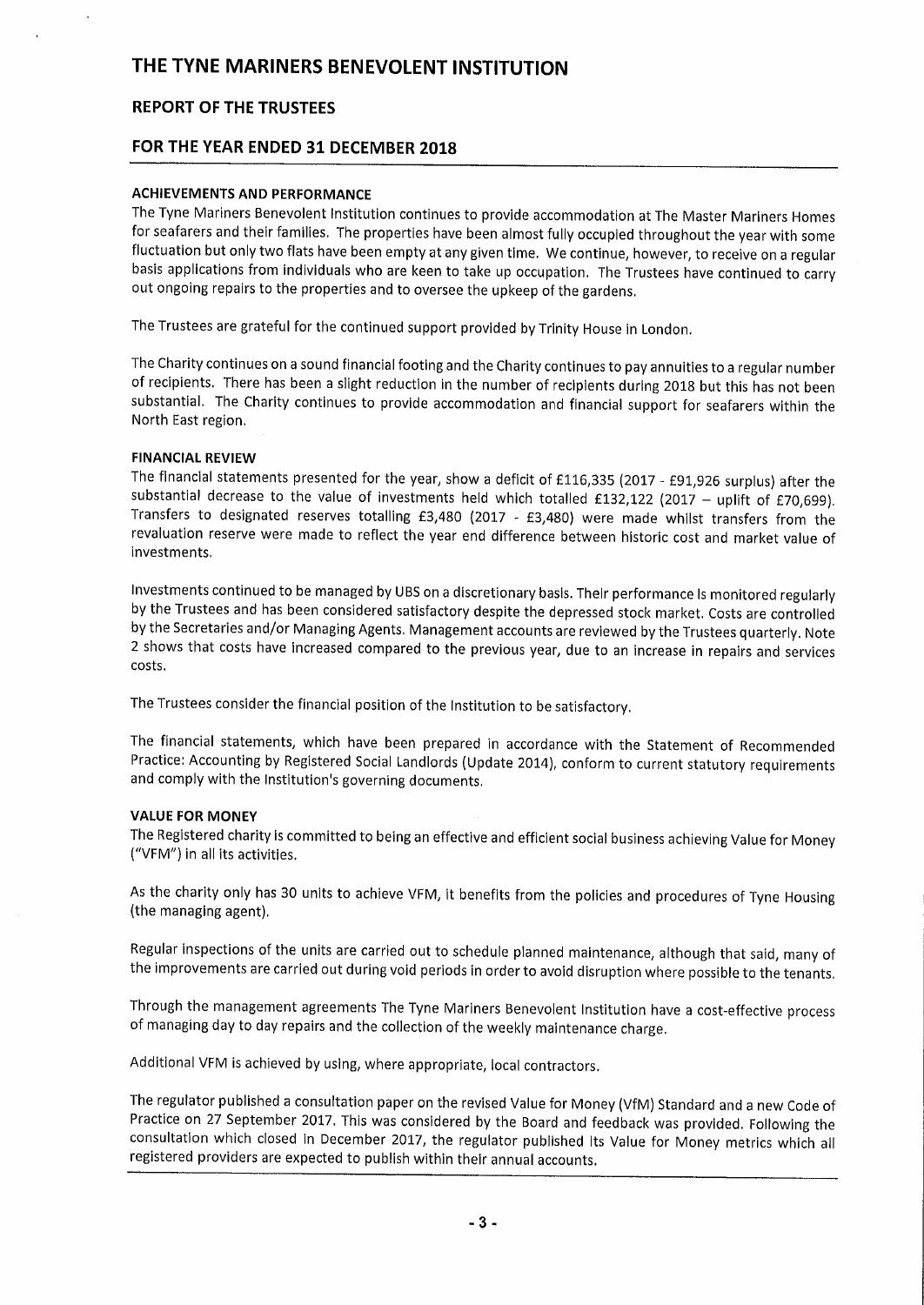### REPORT OF THE TRUSTEES

## FOR THE YEAR ENDED 31 DECEMBER 2018

#### VALUE FOR MONEY (CONTINUED)

The new metrics have been applied to The Tyne Mariners Benevolent Institution, which for the year ending 31 December 2018 are as follows:

| Metric                     | 2018   | 2017   |
|----------------------------|--------|--------|
| Reinvestment               | 7.65%  | 6.71%  |
| New supply delivered       | 0.00%  | 0.00%  |
| Gearing                    | 0.00%  | 0.00%  |
| EBITDA (MRI)               | 0.00%  | 0.00%  |
| Headline cost per unit     | 3,280  | 3,119  |
| Operating margin (social)  | 29.86% | 33.24% |
| Operating margin           | 8.12%  | 8.56%  |
| Return on capital employed | 1.49%  | 1.48%  |

#### RESERVES POLICY

The Trustees have established a policy to ensure that the charity's unrestricted revenue reserves funds, which are the free reserves of the charity, do not fall below the amount required to run the charity's activities for <sup>a</sup> year (approximately £210,000 to £225,000) should there be any call on the funds of the charity. The current balance of the charity's reserves is considered to be satisfactory by the Trustees.

#### RISK POLICY

Risk factors faced by the Charity moving forward relate to the maintenance and repair of the building at the Master Mariners Homes Tynemouth Road being a listed building of substantial age. The Trustees are aware of the continuing requirements to maintain the property which is subject to constant review, No substantial refurbishments will be required in the near future and the Charity is satisfied that the sound financial footing of the Charity mitigates any risks substantially.

The ability to pay annuities is a further risk faced by the Charity, With the continued support of Trinity House and the reserves held by the Charity and the decreasing number of recipients due to age factors the Charity is confident that payments will be maintained and the risk restricted,

#### PUBLIC BENEFIT STATEMENT

The Trustees have referred to the guidance contained in the Charity Commission's general guidance on public benefit when reviewing the aims and objectives and in planning future activities, The charitable objectives also are set in order to provide a clear and demonstrable public benefit.

#### PLANS FOR THE FUTURE

The Institution will continue to provide support by way of payment of pensions to retired seafarers and their families and will continue a rolling programme of improvements to the Master Mariners Homes.

### STATEMENT OF TRUSTEES' RESPONSIBILITIES

The Cooperative and Community Benefit Societies Act 2014 and registered social housing legislation require the Trustees to prepare financial statements for each financial year which give <sup>a</sup> true and fair view of the state of affairs of the Institution and the result of the Institution for that period, In preparing those financial statements, the Trustees are required to;-

- select suitable accounting policies and then apply them consistently;
- make judgements and estimates that are reasonable and prudent;
- state whether applicable accounting standards have been followed;
- prepare the financial statements on the going concern basis where it Is appropriate to do so,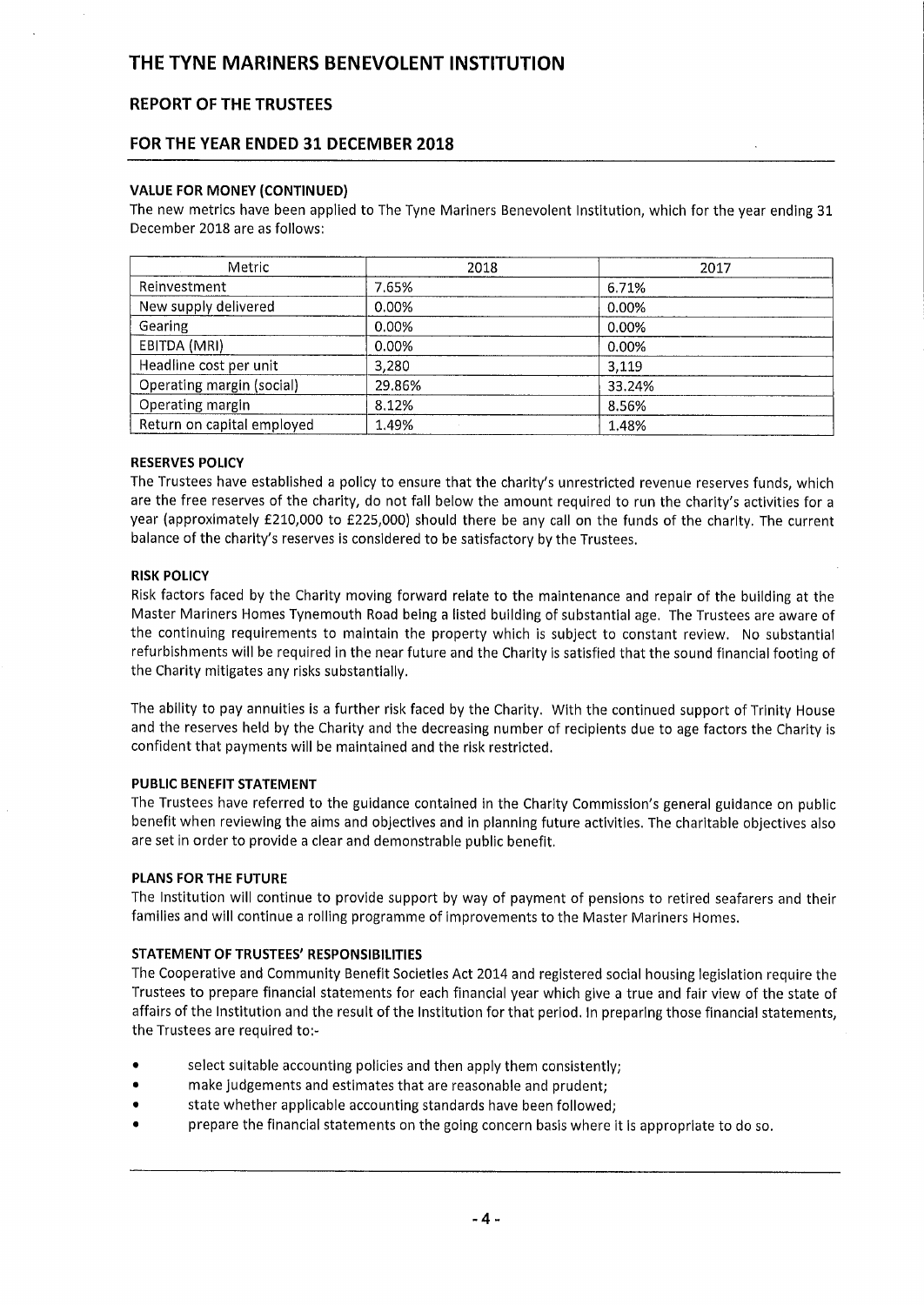## REPORT OF THE TRUSTEES

## FOR THE YEAR ENDED 31 DECEMBER 2018

### STATEMENT OF TRUSTEES' RESPONSIBILITIES (CONTINUED)

The Trustees are responsible for maintaining proper accounting records which disclose with reasonable accuracy at any time the financial position of the Institution and to enable them to ensure that the financial statements comply with the 'Accounting Standards in the United Kingdom, Financial Reporting Standard' (FRS 102), Cooperative and Community Benefit Societies Act 2014, the Accounting Directions for Private Registered Providers of Social Housing April 2015, the Statement of Recommended Practice Accounting by Registered Social Landlords, update 2014 (SORP2014) and the Charities Act 2011.

The Trustees acknowledges its ultimate responsibility for ensuring that the Institution has in place <sup>a</sup> system of controls that is appropriate to the business environment in which it operates. These controls are designed to give reasonable assurance with respect to:

- the reliability of financial information used within the Institution or for publication;
- the maintenance of proper accounting records, and
- the safeguarding of assets against unauthorised use or disposition and hence for taking reasonable steps for the prevention and detection of fraud and other irregularities,

It is the responsibility of the Trustees to establish and maintain systems of internal financial control. Such systems can only provide reasonable and not absolute assurance against material financial misstatement or loss. Key elements include;

- formal policies and procedures are in place, including the documentation of key systems and rules relating to the delegation of authorities, which allow the monitoring of controls and restrict the unauthorised use of the Institution's assets;
- experienced and suitably qualified staff take responsibility for important business functions, Annual appraisal procedures have been established to maintain standards of performance;
- forecasts and budgets are prepared which allow the Trustees to monitor the key business and financial objectives and risks and the progress towards financial objectives set for the year and the medium term; regular management accounts are prepared promptly providing relevant, reliable and up-to-date financial and other Information; significant variances from budget are investigated as appropriate;
- all investment projects are subject to formal authorisation procedures by the Trustees;
- the Trustees reviews reports from the managing agents and from the external auditors to provide reasonable assurance that control procedures are in place and are being followed, This includes <sup>a</sup> general review of the major risks facing the Institution;
- formal procedures have been established for instituting appropriate action to correct weaknesses identified from the above reports,

The Trustees have reviewed the effectiveness of the system of internal financial control in existence in the Institution for the year ended 31 December 2018 and no weaknesses in internal financial control resulted in material losses, contingencies, or uncertainties which require disclosure in the financial statements or the auditors' report on the financial statements,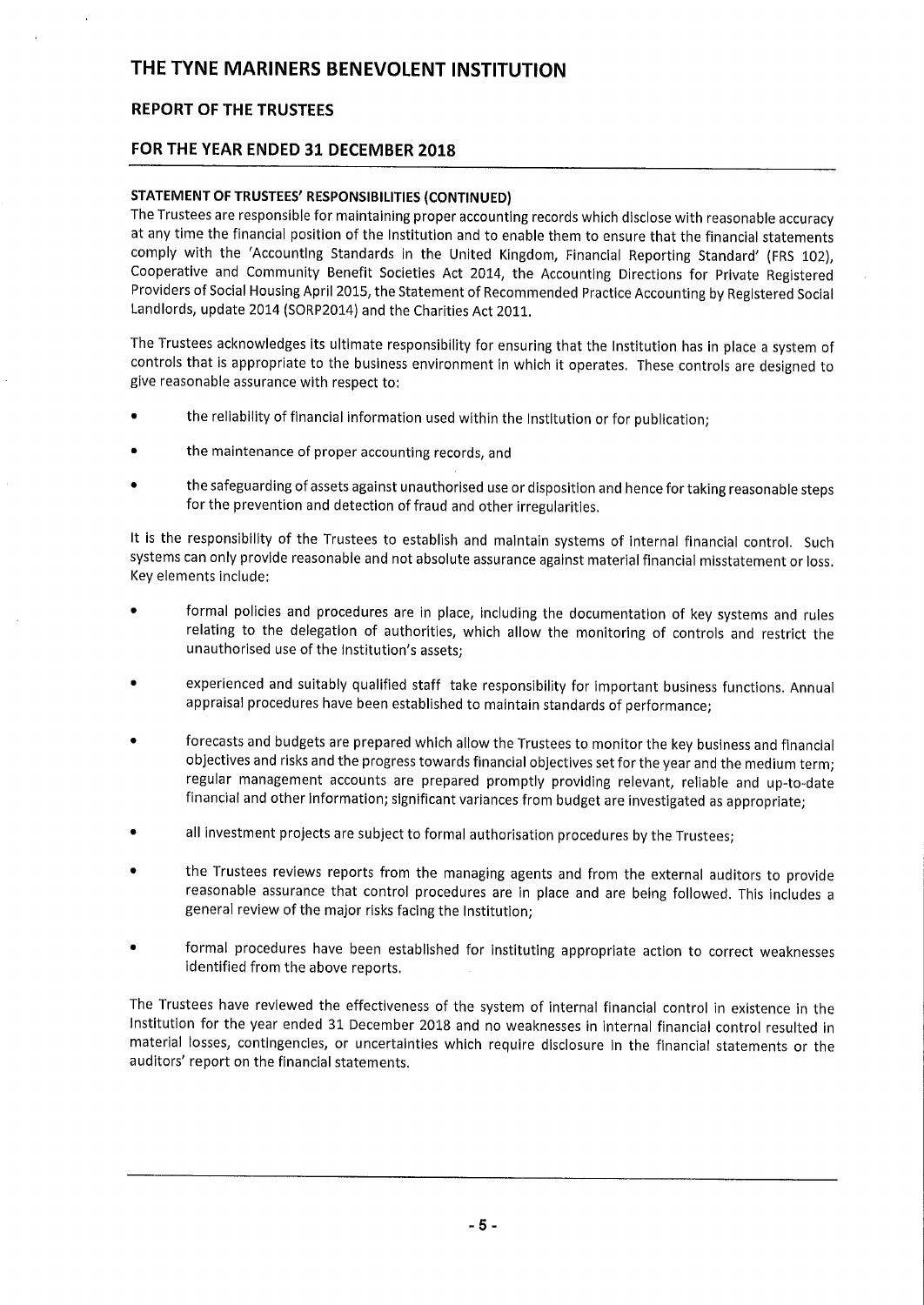## REPORT OF THE TRUSTEES

## FOR THE YEAR ENDED 31 DECEMBER 2018

#### Statement of Disclosure of Information to Auditors

We, the Board members of the Institution who held office at the date of approval of these Financial Statements as set out above each confirm, so far as we are aware, that:

- there is no relevant audit information of which the institution's auditors are unaware; and
- we have taken all the steps that we ought to have taken as Board members in order to make ourselves aware of any relevant audit information and to establish that the institution's auditors are aware of that information.

#### Auditor

<sup>A</sup> resolution to re-appoint Tait Walker LLP as auditor for the ensuing year will be proposed at the annual general meeting,

The financial statements were approved by the Trustees on  $\mathcal{R}_{\mathbf{S}}$ , and signed on its behalf by:-

 $\int_{\mathcal{N}}$ ............ R. I. D. Souter - Chairman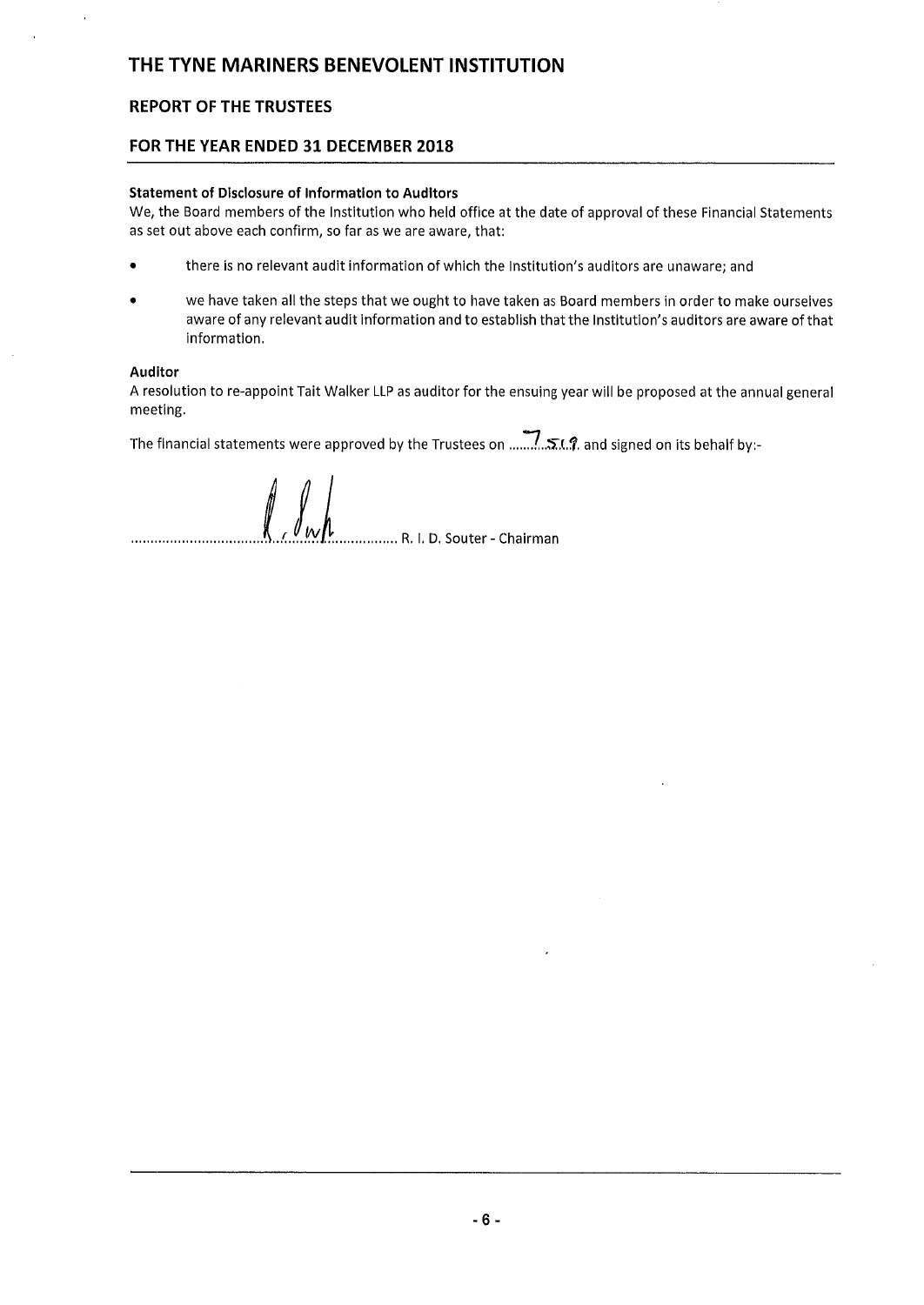## INDEPENDENT AUDITOR'S REPORT TO THE TRUSTEES OF THE TYNE MARINERS BENEVOLENT INSTITUTION

## FOR THE YEAR ENDED 31 DECEMBER 2018

#### Opinion

We have audited the financial statements of The Tyne Mariners Benevolent institution for the year ended 31 December 2018 which comprise the Statement of Comprehensive Income, Statement of Financial Position, the Statement of Changes in Reserves, and the related notes, The financial reporting framework that has been applied in their preparation is applicable law and United Kingdom Accounting Standards, including Financial Reporting Standard 102 The Financial Reporting Standard applicable in the UK and Republic of Ireland (United Kingdom Generally Accepted Accounting Practice),

In our opinion, the financial statements:

- give a true and fair view of the state of the association's affairs as at 31 December 2018 and of its deficit for the year then ended;
- have been properly prepared in accordance with United Kingdom Generally Accepted Accounting Practice; and
- have been prepared in accordance with the requirements of the Charities Act 2011, Co-operative and Community Benefit Societies Act 2014, the Accounting Direction for Private Registered Providers of Social Housing 2015 and the Statement of Recommended Practice Accounting by Registered Social Landlords, update 2014 (SORP2014).

#### Basis for opinion

We conducted our audit in accordance with International Standards on Auditing (UK) (ISAs (UK)) and applicable law, Our responsibilities under those standards are further described in the Auditor's responsibilities for the audit of the financial statements section of our report. We are independent of the association in accordance with the ethical requirements that are relevant to our audit of the financial statements in the UK, including the FRC's Ethical standard, and we have fulfilled our other ethical responsibilities in accordance with these requirements. We believe that the audit evidence we have obtained is sufficient and appropriate to provide <sup>a</sup> basis for our opinion.

### Conclusions relating to going concern

We have nothing to report in respect of the following matters in relation to which the ISAs (UK) require us to report to you where:

- the board's use of the going concern basis of accounting in the preparation of the financial statements is not appropriate; or
- the board has not disclosed in the financial statements any identified material uncertainties that may cast significant doubt about the institution's ability to continue to adopt the going concern basis of accounting for <sup>a</sup> period of at least twelve months from the date when the financial statements are authorised for issue,

### Other information

The other information comprises the information included in the Report of the Trustees, other than the financial statements and our auditor's report thereon, The board is responsible for the other information, Our opinion on the financial statements does not cover the other information and, except to the extent otherwise explicitly stated in our report, we do not express any form of assurance conclusion thereon,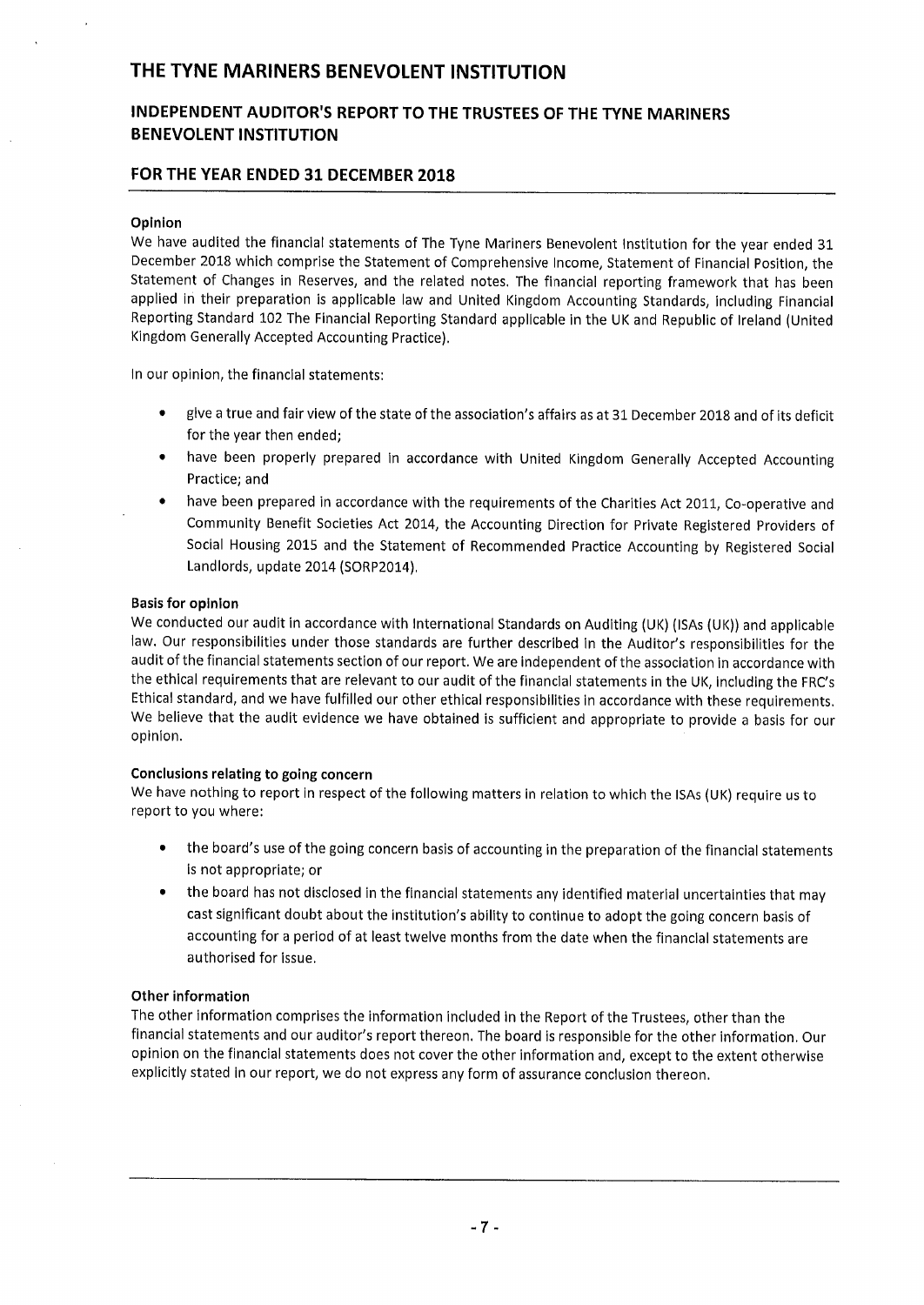## INDEPENDENT AUDITOR'S REPORT TO THE TRUSTEES OF THE TYNE MARINERS BENEVOLENT INSTITUTION

## FOR THE YEAR ENDED 31 DECEMBER 2018

In connection with our audit of the financial statements, our responsibility is to read the other information and, in doing so, consider whether the other information is materially inconsistent with the financial statements or our knowledge obtained in the audit or otherwise appears to be materially misstated, If we identify such material inconsistencies or apparent material mlsstatements, we are required to determine whether there is a material misstatement in the financial statements or a material misstatement of the other information, If, based on the work we have performed, we conclude that there is a material misstatement of this other information, we are required to report that fact,

We have nothing to report in this regard.

#### Matters on which we are required to report by exception

In the light of the knowledge and understanding of the institution and its environment obtained in the course of the audit, we have not identified material misstatements in the Report of the Trustees,

We have nothing to report in respect of the following matters where we are required to report to you if, in our opinion:

- ~ adequate accounting records have not been kept by the association;
- ~ a satisfactory system of control has not been maintained over transactions; or
- the association's financial statements are not in agreement with the accounting records and returns; or
- we have not received all the information and explanations we require for our audit.

#### Responsibilities of the board

As explained more fully in the Statement of Trustees' Responsibilities, the board is responsible for the preparation of the financial statements and for being satisfied that they give a true and fair view, and for such internal control as the board determines is necessary to enable the preparation of financial statements that are free from material misstatement, whether due to fraud or error.

In preparing the financial statements, the board is responsible for assessing the institution's ability to continue as a going concern, disclosing, as applicable, matters related to going concern and using the going concern basis of accounting unless the board either intends to liquidate the association or to cease operations, or has no realistic alternative but to do so.

### Auditor's responsibilities for the audit of the financial statements

Our objectives are to obtain reasonable assurance about whether the financial statements as a whole are free from material misstatement, whether due to fraud or error, and to issue an auditor's report that includes our opinion. Reasonable assurance is a high level of assurance, but is not a guarantee that an audit conducted in accordance with ISAs (UK) will always detect a material misstatement when it exists,

Misstatements can arise from fraud or error and are considered material if, individually or in the aggregate, they could reasonably be expected to influence the economic decisions of users taken on the basis of these financial statements,

As part of an audit in accordance with ISAs (UK), we exercise professional judgment and maintain professional scepticism throughout the audit, We also:

Identify and assess the risks of material misstatement of the financial statements, whether due to fraud or error, design and perform audit procedures responsive to those risks, and obtain audit evidence that is sufficient and appropriate to provide a basis for our opinion. The risk of not detecting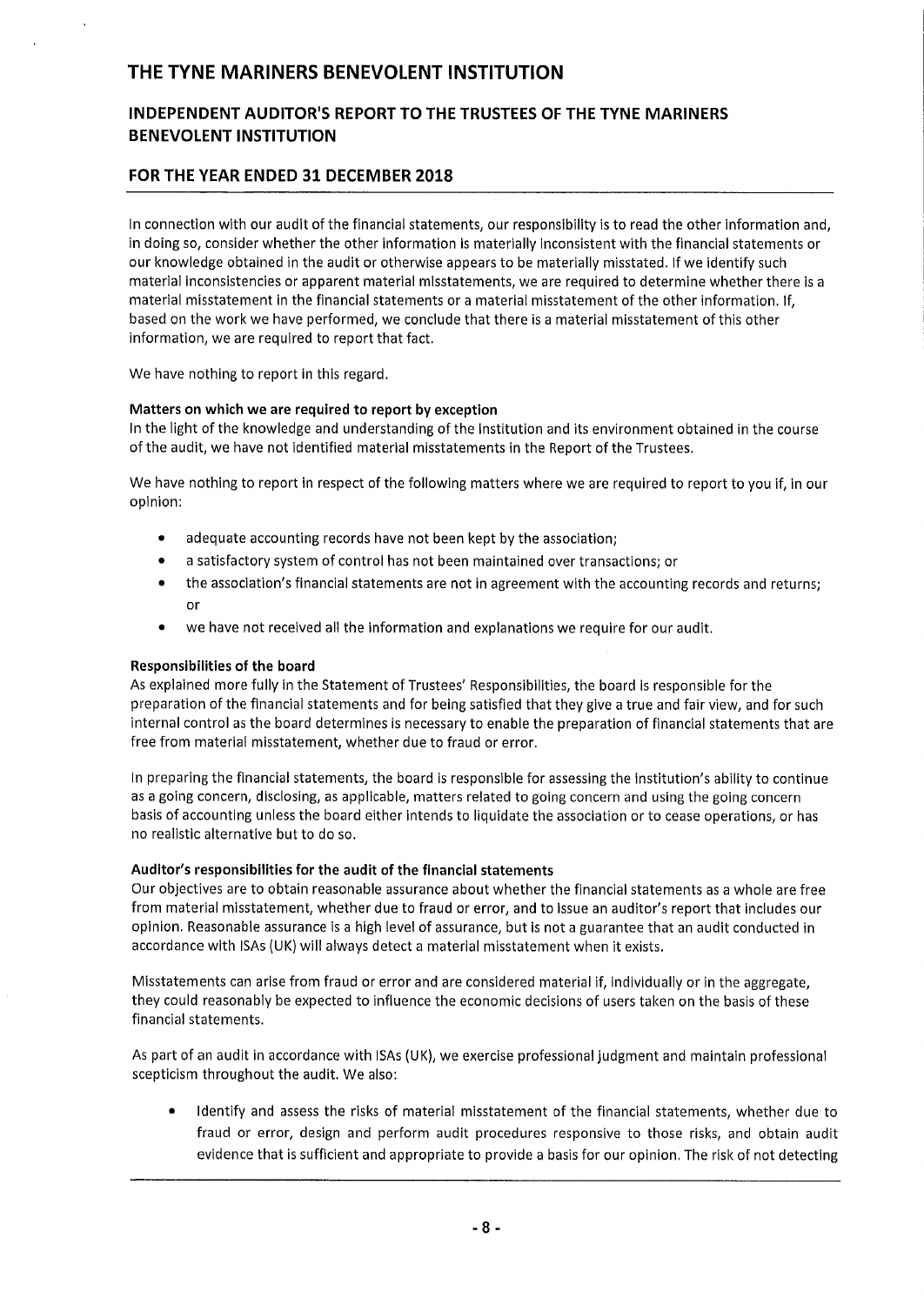## INDEPENDENT AUDITOR'S REPORT TO THE TRUSTEES OF THE TYNE MARINERS BENEVOLENT INSTITUTION

## FOR THE YEAR ENDED 31 DECEMBER 2018

a material misstatement resulting from fraud is higher than for one resulting from error, as fraud may involve collusion, forgery, intentional omissions, misrepresentations, or the override of internal control,

- <sup>~</sup> Obtain an understanding of internal control relevant to the audit in order to design audit procedures that are appropriate in the circumstances, but not for the purpose of expressing an opinion on the effectiveness of the internal control,
- <sup>~</sup> Evaluate the appropriateness of accounting policies used and the reasonableness of accounting estimates and related disclosures made by the board,
- <sup>~</sup> Conclude on the appropriateness of the Trustees use of the going concern basis of accounting and, based on the audit evidence obtained, whether a material uncertainty exists related to events or conditions that may cast significant doubt on the charity's ability to continue as <sup>a</sup> going concern, If we conclude that <sup>a</sup> material uncertainty exists, we are required to draw attention in our auditor's report to the related disclosures in the financial statements or, if such disclosures are inadequate, to modify our opinion, Our conclusions are based on the audit evidence obtained up to the date of our auditor's report, However, future events or conditions may cause the entity to cease to continue as <sup>a</sup> going concern.
- <sup>~</sup> Evaluate the overall presentation, structure and content of the financial statements, including the disclosures, and whether the financial statements represent the underlying transactions and events in a manner that achieves fair presentation,

We communicate with those charged with governance regarding, among other matters, the planned scope and timing of the audit and significant audit findings, including any significant deficiencies in internal control that we identify during our audit.

#### Use of the report

This report is made solely to the institution's members, as <sup>a</sup> body, in accordance with the Charities Act 2011, the Co-operative and Community Benefit Societies Act 2014, s. 87 and the Accounting Direction for Private Registered Providers of Social Housing 2015, Our audit work has been undertaken so that we might state to the association's members those matters we are required to state to them in an auditor's report and for no other purpose. To the fullest extent permitted by law, we do not accept or assume responsibility to anyone other than the association and the association's members as <sup>a</sup> body, for our audit work, for this report, or for the opinions we have formed.

Simon Brown ACA (Senior Statutory Auditor) For and on behalf of Tait Walker LLP Chartered Accountants & Statutory Auditor Bulman House Regent Centre Gosforth Newcastle upon Tyne NE3 3LS

Date:  $75/9$ 

Tait Walker LLP is eligible to act as an auditor in terms of section 1212 of the Companies Act 2006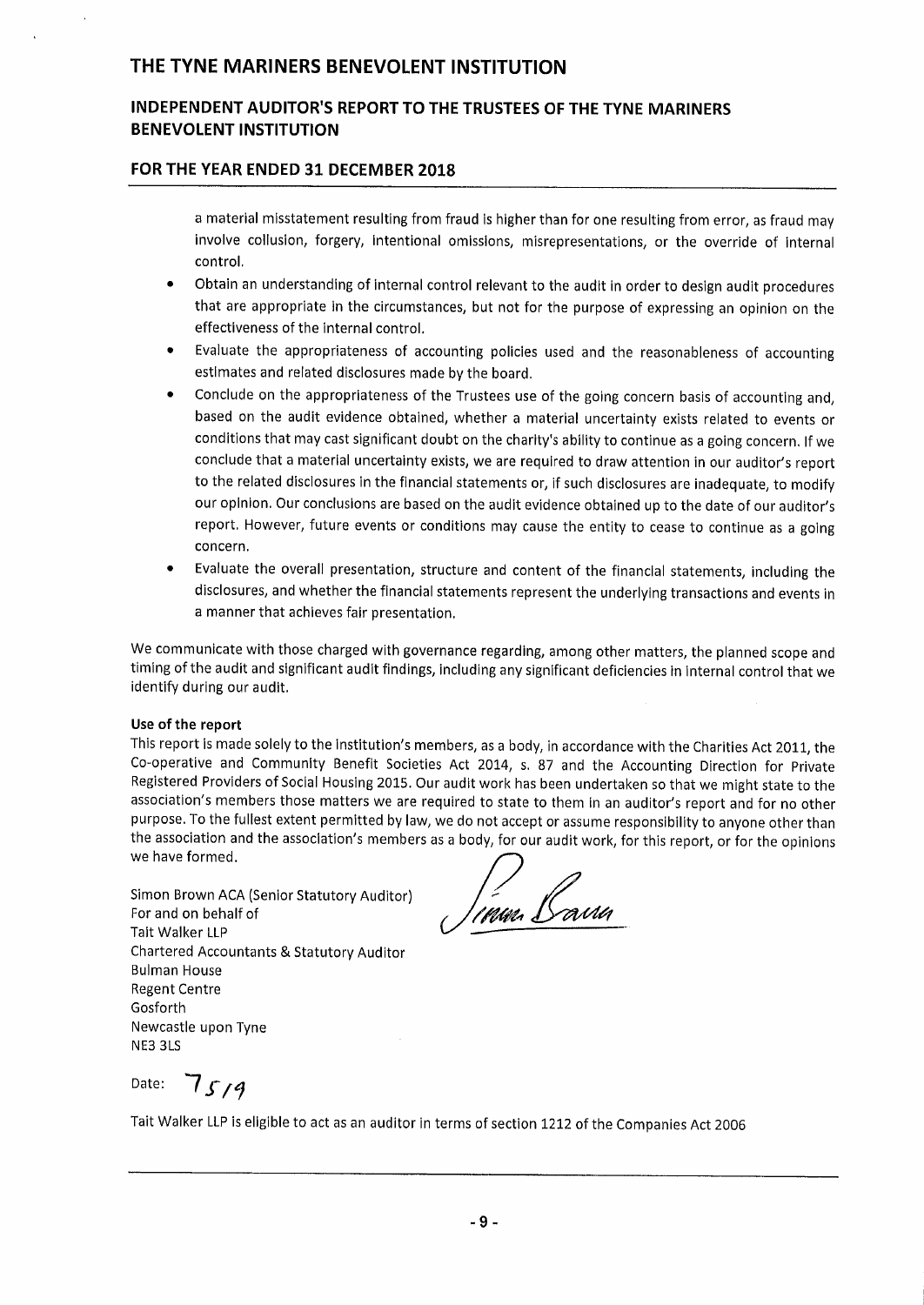# STATEMENT OF COMPREHENSIVE INCOME (INCLUDING INCOME AND EXPENDITURE ACCOUNT)

## AS AT 31 DECEMBER 2018

 $\ddot{\phantom{1}}$ 

|                                                                     |              | 2018       |              |
|---------------------------------------------------------------------|--------------|------------|--------------|
|                                                                     | <b>Note</b>  | £          | 2017         |
| <b>TURNOVER</b>                                                     | 2            | 239,897    | £<br>246,153 |
| Operating costs                                                     | $\mathbf{z}$ | (224, 275) | (225,085)    |
| <b>OPERATING SURPLUS</b>                                            | 2/5          | 15,622     | 21,068       |
| Interest receivable                                                 | 4            | 165        | 159          |
| <b>SURPLUS / (DEFICIT) BEFORE TAX</b>                               |              | 15,787     | 21,227       |
| Taxation                                                            | 6            |            |              |
| <b>SURPLUS / (DEFICIT) FOR THE YEAR</b>                             |              | 15,787     | 21,227       |
| Other recognised gains / (losses) in the year: Change in fair value |              |            |              |
| of investments                                                      |              | (132,122)  | 70,699       |
| TOTAL COMPREHENSIVE INCOME FOR THE YEAR                             |              | (116, 335) | 91,926       |

The results for the year relate wholly to the continuing operations of the Association,

Approved by the Board and signed on its behalf on  $\mathcal{L}_1$ .

R, I. <sup>D</sup> Souter Chairman

hustands  $\overline{L}$ 

M, Bird Treasurer / Vice Chairman

The notes on pages 13 to 21 form part of these financial statements.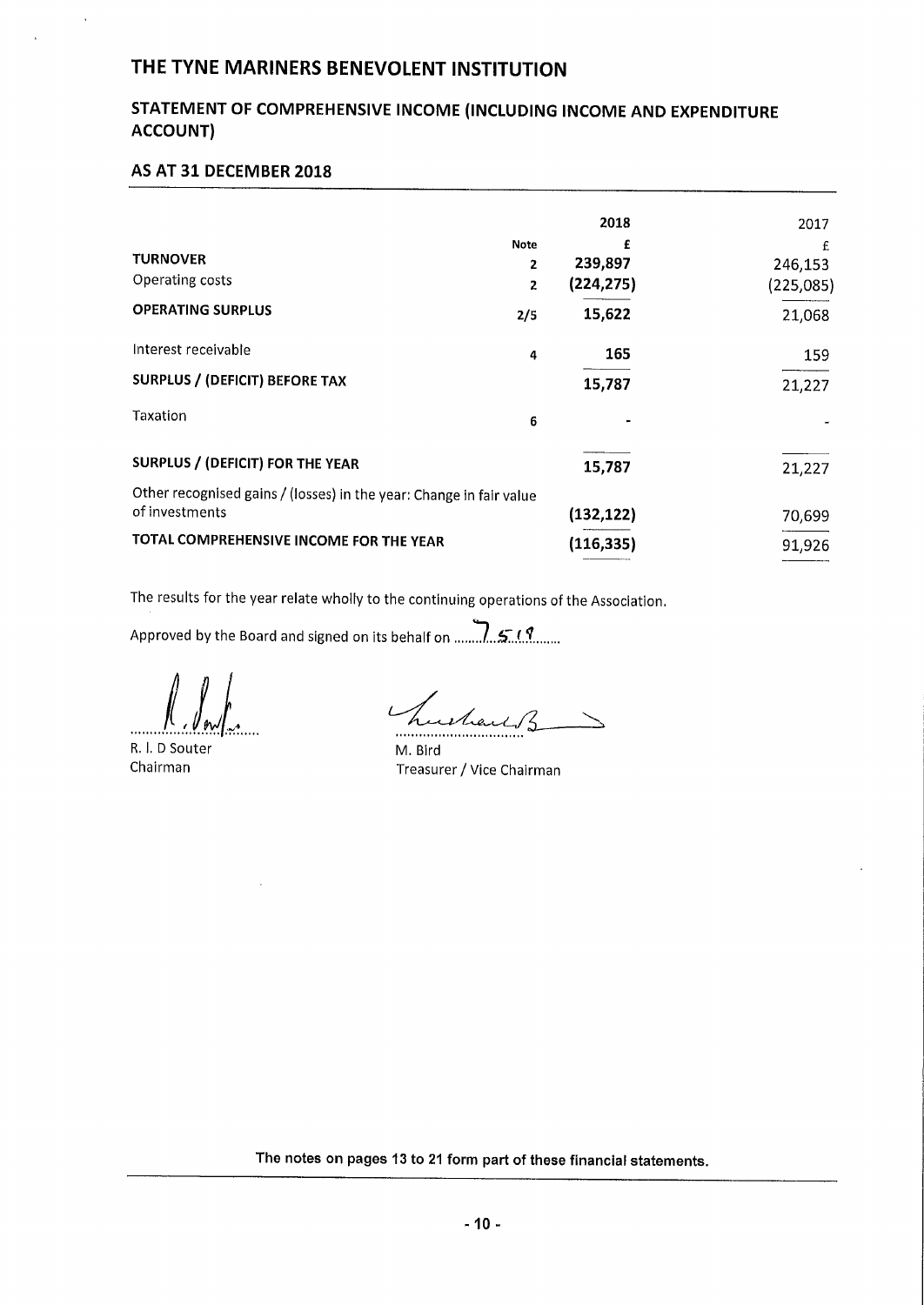## STATEMENT OF FINANCIAL POSITION

## AS AT 31 DECEMBER 2018

 $\hat{\mathbf{v}}$ 

|                                                          |             |           | 2018      |           | 2017      |
|----------------------------------------------------------|-------------|-----------|-----------|-----------|-----------|
|                                                          | <b>Note</b> | £         | £         | E         | £         |
| <b>FIXED ASSETS</b>                                      |             |           |           |           |           |
| Housing properties                                       | 7           |           | 297,825   |           | 308,925   |
| Other tangible fixed assets                              | 8           |           | 9,539     |           | 11,222    |
| Investments                                              | 9           |           | 1,147,945 |           | 1,291,471 |
|                                                          |             |           | 1,455,309 |           | 1,611,618 |
| <b>CURRENT ASSETS</b>                                    |             |           |           |           |           |
| Debtors                                                  | 10          | 48,690    |           | 35,859    |           |
| Cash and cash equivalents                                |             | 159,119   |           | 151,178   |           |
|                                                          |             | 207,809   |           | 187,037   |           |
| <b>CREDITORS: Amounts falling due</b><br>within one year | 11          | 14,817    |           | 16,903    |           |
| <b>NET CURRENT ASSETS</b>                                |             |           | 192,992   |           | 170,134   |
| TOTAL ASSETS LESS CURRENT LIABILITIES                    |             |           | 1,648,301 |           | 1,781,752 |
| <b>CREDITORS: Amounts falling due after</b>              |             |           |           |           |           |
| more than one year.                                      | 12          |           | 342,181   |           | 359,297   |
| <b>TOTAL NET ASSETS</b>                                  |             |           | 1,306,120 |           | 1,422,455 |
| <b>CAPITAL AND RESERVES</b>                              |             |           |           |           |           |
| <b>Revaluation reserves</b>                              | 15          | (18, 681) |           | 121,020   |           |
| Designated reserves                                      | 14          | 279,805   |           | 276,325   |           |
| Revenue reserves                                         |             | 1,044,996 |           | 1,025,110 |           |
|                                                          |             |           |           |           |           |
| <b>TOTAL CAPITAL AND RESERVES</b>                        |             |           | 1,306,120 |           | 1,422,455 |

The financial statements were approved by the Trustees on .......................... and signed on its behalf by:-

. . . . . . . . . 1

R, I, D Souter Chairman

y larg  $\mathcal{L}$  $\geq$ -h.

M, Bird Treasurer / Vice Chairman

The notes on pages 13 to 21 form part of these financial statements.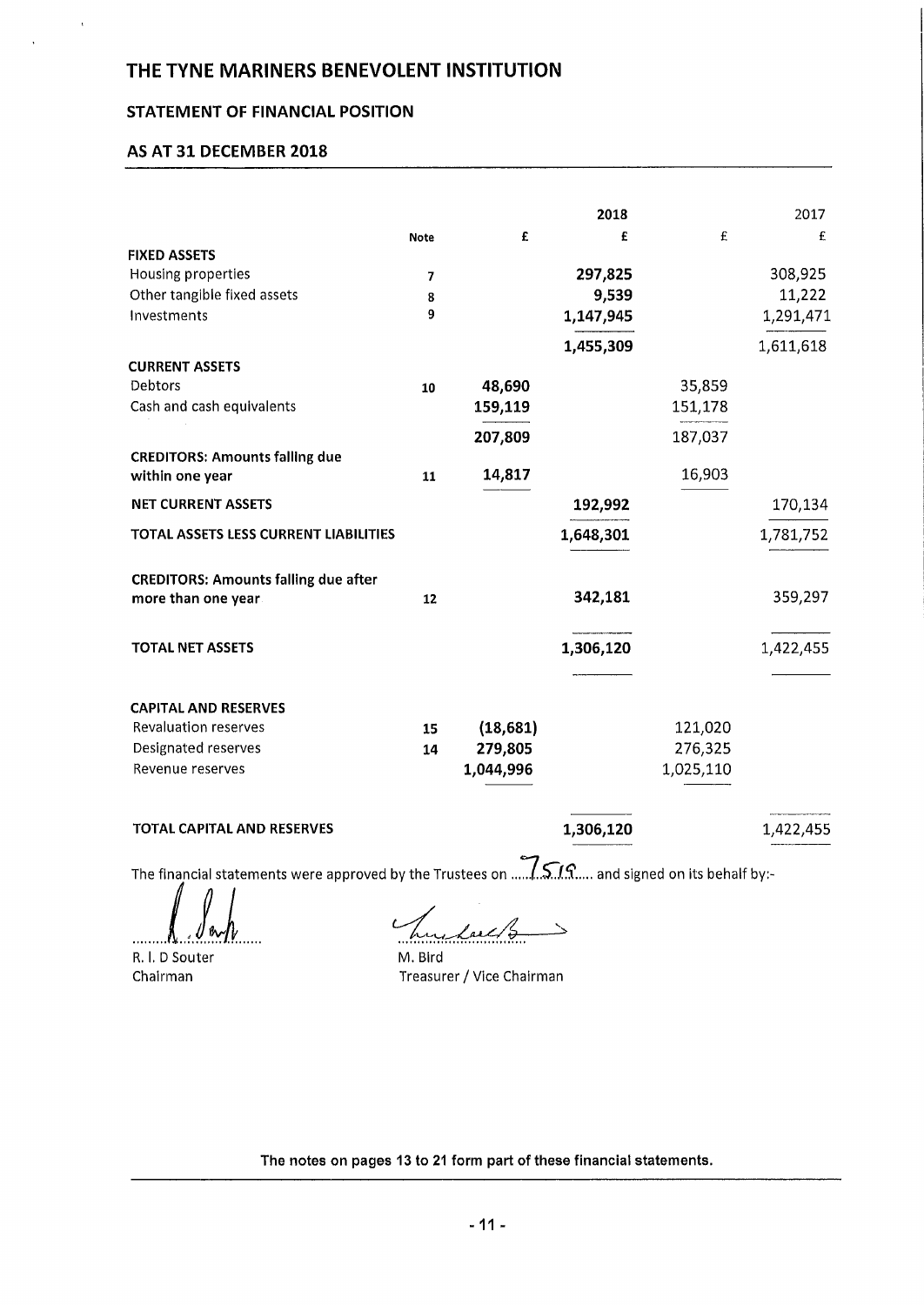## STATEMENT OF CHANGE IN RESERVES

## AS AT 31 DECEMBER 2018

 $\bar{r}$ 

|                                                                                                                           | Revaluation<br>reserve | Designated<br>reserves | Revenue<br>reserves | Total<br><b>Reserves</b> |
|---------------------------------------------------------------------------------------------------------------------------|------------------------|------------------------|---------------------|--------------------------|
| <b>Balance at 1 January 2017</b>                                                                                          | 151,461                | 272,845                | 906,223             | 1,330,529                |
| Surplus / (deficit) from statement of<br>comprehensive income year ended 31<br>December 2017 - Total Comprehensive Income |                        |                        | 91,926              | 91,926                   |
| Transfer from unrestricted reserves to<br>designated reserves                                                             |                        | 3,480                  | (3,480)             |                          |
| Transfer from revaluation reserves to<br>unrestricted reserves                                                            | (30, 441)              |                        | 30,441              |                          |
| <b>Balance at 31 December 2017</b>                                                                                        | 121,020                | 276,325                | 1,025,110           | 1,422,455                |
| Surplus / (deficit) from statement of<br>comprehensive income year ended 31<br>December 2018 - Total Comprehensive Income |                        |                        | (116, 335)          | (116, 335)               |
| Transfer from unrestricted reserves to<br>designated reserves                                                             |                        | 3,480                  | (3,480)             |                          |
| Transfer from revaluation reserves to<br>unrestricted reserves                                                            | (139, 701)             |                        | 139,701             |                          |
| <b>Balance at 31 December 2018</b>                                                                                        | (18, 681)              | 279,805                | 1,044,996           | 1,306,120                |

The notes on pages 13 to 21 form part of these financial statements.

 $\sim 10^7$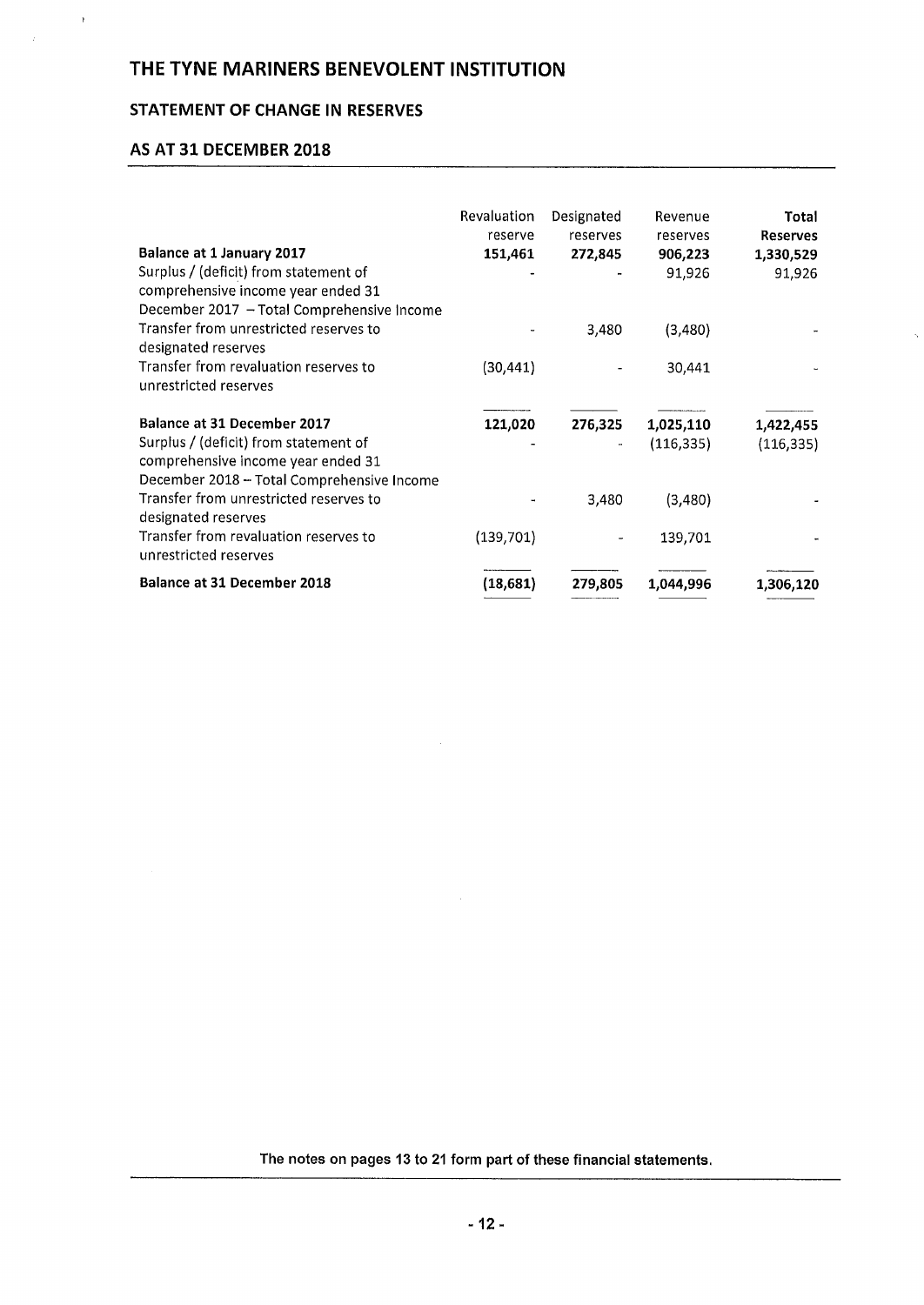### NOTES TO THE FINANCIAL STATEMENTS

### FOR THE YEAR ENDED 31 DECEMBER 2018

#### 1. PRINCIPAL ACCOUNTING POLICIES

The Tyne Mariners Benevolent Institution is a registered charity in England and Wales, registered with the Charity Commission (number 229236) and a Registered Social Landlord (number A3721) registered with Homes England. Its registered office is Hadaway & Hadaway, Midland Chambers, 58 Howard Street, North Shields, Tyne & Wear, NE30 1AL,

The financial statements have been prepared in accordance with applicable Accounting Standards in the United Kingdom, Financial Reporting Standard 102 (FRS102), the Charities Act 2011, the Accounting Directions for Private Registered Provlders of Social Housing April 2015 and the Statement of Recommended Practice Accounting by Registered Social Landlords, Update 2014 (SORP2014),

In accordance with FRS102 PBE3,3A the Trustees confirm that this Registered Social Housing Provider is a Public Benefit Entity (PBE),

The Trustees have chosen to utillse the exemptions available under paragraph 1,11 of FRS102, and have therefore chosen not to prepare a cashflow statement and supporting notes.

<sup>A</sup> summary of the principal accounting policies adopted (which have been applied consistently, except where noted), Judgements and key sources of estimation uncertainty, are set out in paragraphs (a) to (i) below:

#### (a) Basis of accounting

The financial statements have been prepared under the historical cost convention, modified to include investments at fair value,

These financial statements are prepared in sterling which is the functional currency of the entity,

#### (b) Turnover

Turnover represents resident contributions and service charges receivable net of any losses from voids. Turnover is recognised in the period that the income is due,

#### (c) Housing Properties, Fixed Assets and Depreciation

Tangible fixed assets are stated at cost, less accumulated depreciation.

Major components of housing properties, such as the internal fittings and heating components, have been accounted for and depreciated separately from the housing structure, over their expected useful economic lives,

Depreciation is charged on a straight line basis at rates anticipated to write off the cost of the asset, over the expected useful economic lives of the assets as follows:

| Land                      |                  | Not depreciated                                                                        |
|---------------------------|------------------|----------------------------------------------------------------------------------------|
| <b>Housing Properties</b> |                  |                                                                                        |
|                           | Structure        | 50 years                                                                               |
|                           | Roof             | 50 years                                                                               |
|                           | Kitchens         | 15 years                                                                               |
|                           | <b>Bathrooms</b> | 15 years                                                                               |
|                           | Doors            | 40 years                                                                               |
|                           | Windows          | 40 years                                                                               |
|                           | <b>Boilers</b>   | 10 years                                                                               |
|                           |                  | None of the Institution's housing properties are considered to be investment propertie |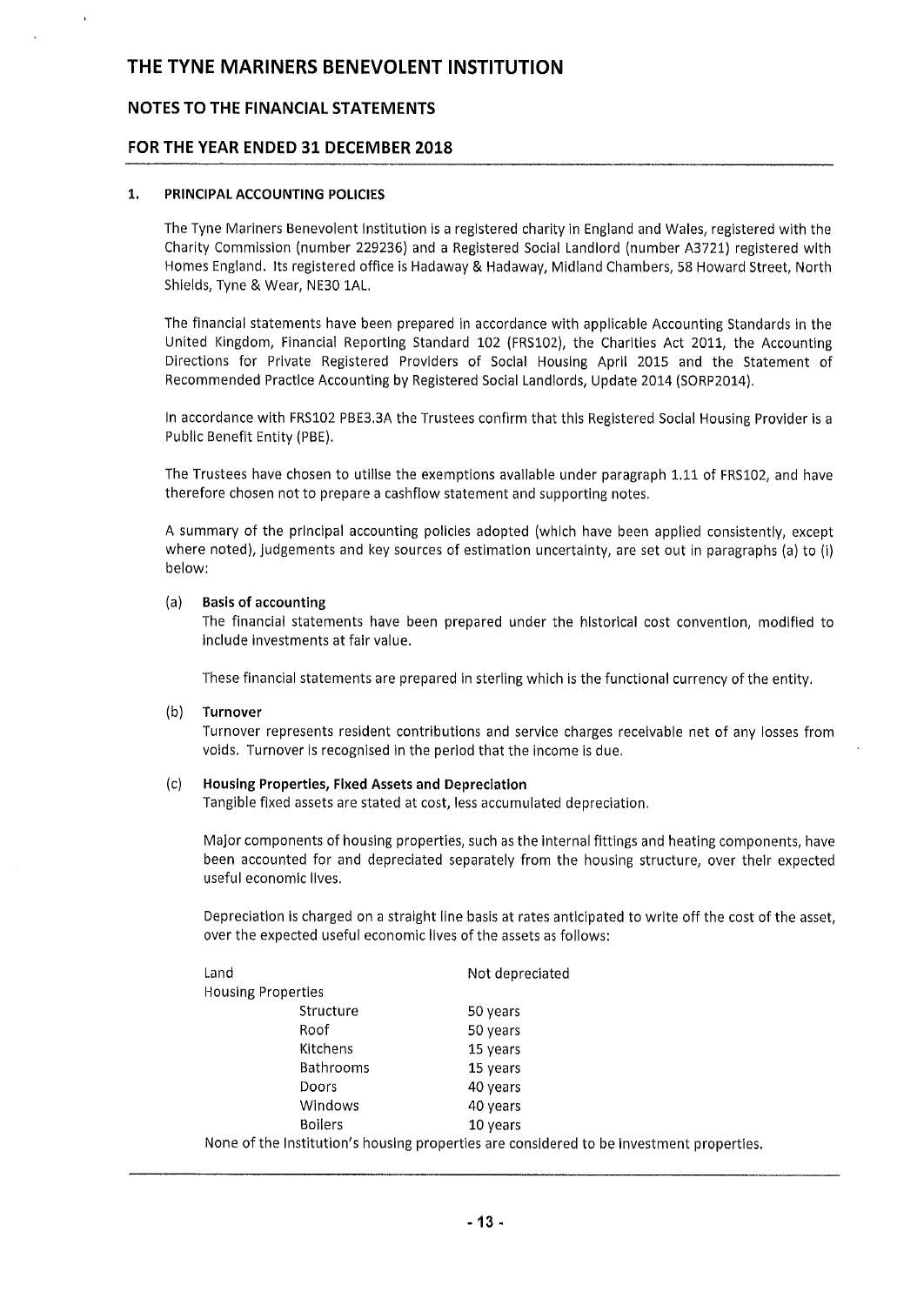## NOTES TO THE FINANCIAL STATEMENTS

## FOR THE YEAR ENDED 31 DECEMBER 2018

#### 1. ACCOUNTING POLICIES (continued)

(d) Other Fixed Assets

Fixtures & Fittings 15% Reducing balance The useful economic lives of all tangible fixed assets are reviewed annually,

#### (e) Social Housing Grant and Other Grants

Social Housing Grant (SHG) received as a capital contribution, in line with SORP2014 and the 'accruals method', is held separately as <sup>a</sup> creditor due more than one year, unless part of the SHG relates to <sup>a</sup> disposal of property and becomes recycled or repayable, in which case it is apportioned to creditors due less than one year accordingly, The 'accruals method' is applied as the RSHP holds all social housing properties at their historic cost.

The SHG is then amortised in line with the depreciation of the 'structure' component of the housing properties and released over 50 years (2%). The amortisation released in respect of the SHG is recognised in the Statement of Comprehensive Income as 'income',

SHG received towards revenue expenditure is matched against that expenditure by being included in turnover in the income and expenditure account. The related expenditure is included under operating costs. SHG Is recognised in the same period as the related expenditure provided the conditions for its receipt have been satisfied and there is reasonable assurance that the grant will be received,

SHG received and not matched by development expenditure or relevant expenditure in the income and expenditure account is included in current liabilities, The amount of SHG in advance is calculated by reference to the aggregate of all schemes in the SHG funded development programme,

Other grants received (in respect of costs incurred) are shown as donations and recognised as income in the year of receipt,

#### (f) Taxation

The institution is exempt from paying tax,

#### (g) Designated Reserves

Designated reserves are part of unrestricted reserves which have been earmarked by the Board for a particular purpose, Such designations may be reversed by future Board decisions, Expenditure cannot be directly set against designated reserves but is taken through the income and expenditure account, <sup>A</sup> transfer is then made from designated reserves as appropriate,

The Registered Social Housing Provider (RSHP) designates those reserves set aside for future major repairs on all of its housing properties. The amounts set aside are based on a stock condition survey of the RSHP's housing properties and represents the expenditure that cannot be met from the RSHP's future rental income stream, The designated reserve is the amount that the Board estimates is required for future major repairs,

The Revenue Reserve, whilst shown separately, is part of the general revenue reserves and is a memo of the difference in investments value between the historic cost and the fair value, The reserve can be both positive and negative as a result.

## (h) Financial Instruments

<sup>A</sup> financial instrument is a contract that gives rise to <sup>a</sup> financial asset or liability within the financial statements of the Institution. The committee of management have reviewed the financial instruments held within the Institution's financial statements and consider them to be 'basic' and as such are recognised at their transactional value.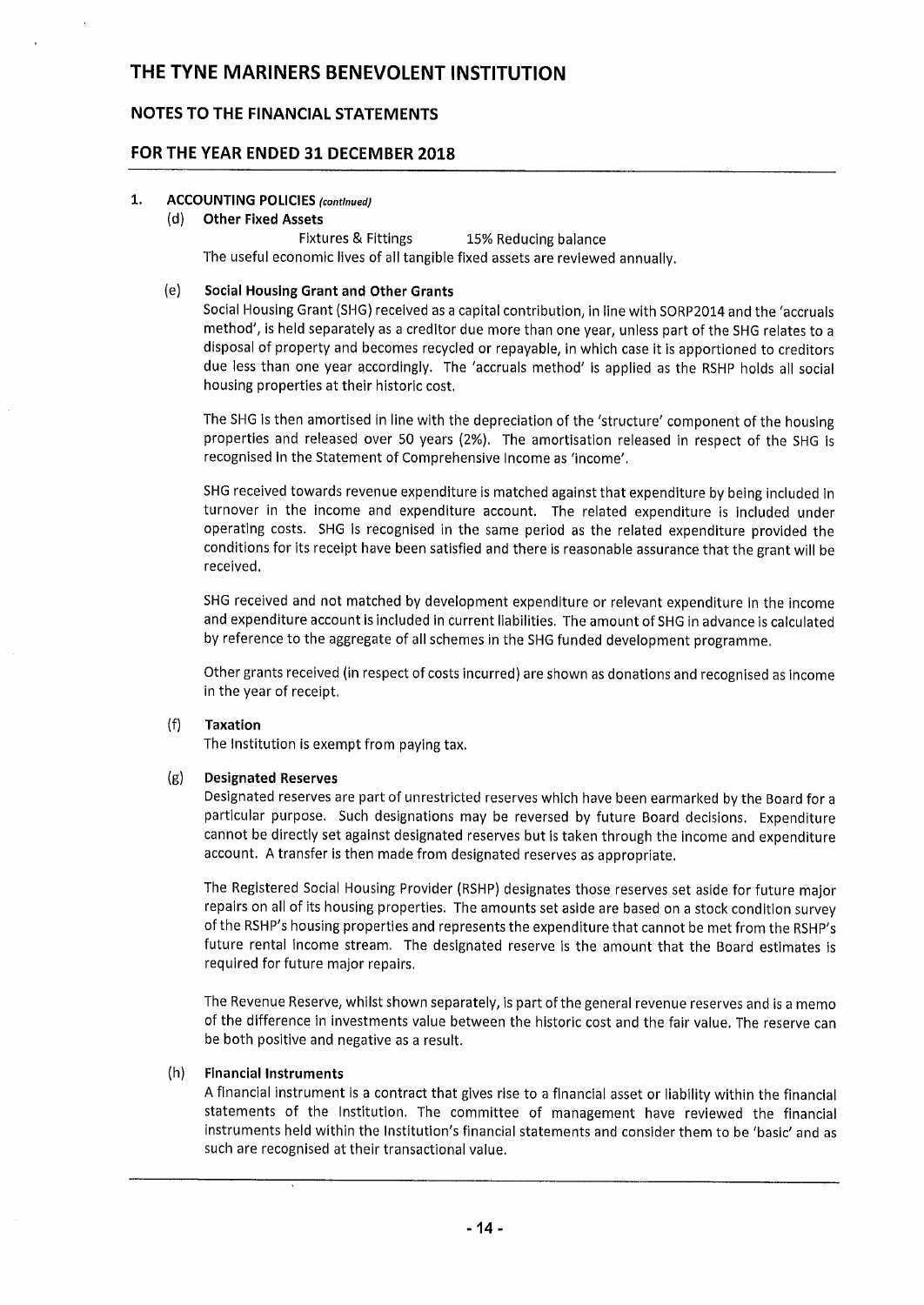## NOTES TO THE FINANCIAL STATEMENTS

## FOR THE YEAR ENDED 31 DECEMBER 2018

#### 1. ACCOUNTING POLICIES (continued)

(i) Rent Arrears and Advances

In accordance with the Accounting Direction April 2015, rent arrears and advances are not net-off and are presented as part of debtors and creditors respectively. Where a payment plan has been entered into for rent arrears, which is considered to be material, then the rent arrears debtor is adjusted to its net present value,

### 2. (A) TURNOVER, OPERATING COSTS AND OPERATING SURPLUS FOR THE YEAR

|                                                                                                         | <b>Turnover</b><br>£ | Operating<br>costs<br>£ | 2018<br>Operating<br>surplus<br>£ | Turnover<br>£ | Operating<br>costs<br>£ | 2017<br>Operating<br>surplus<br>£ |
|---------------------------------------------------------------------------------------------------------|----------------------|-------------------------|-----------------------------------|---------------|-------------------------|-----------------------------------|
| <b>Social Housing Lettings</b><br>(note B)<br>Activities other than<br><b>Social Housing Activities</b> | 158,513              | (115,036)               | 43,477                            | 159,735       | (106, 641)              | 53,094                            |
| (note C)                                                                                                | 81,384               | (109, 239)              | (27,855)                          | 86,418        | (118, 444)              | (32,026)                          |
| <b>TOTAL</b>                                                                                            | 239,897              | (224, 275)              | 15,622                            | 246,153       | (225,085)               | 21,068                            |

## (B) PARTICULARS OF TURNOVER AND OPERATING EXPENDITURE FROM SOCIAL HOUSING LETTINGS

|                                                                     | 2018    | 2017    |
|---------------------------------------------------------------------|---------|---------|
| Income                                                              | £       | £       |
| Rent receivable net of voids                                        | 141,397 | 142,619 |
| Amortised social housing grant                                      | 17,116  | 17,116  |
| <b>Turnover from Social Housing Lettings</b>                        | 158,513 | 159,735 |
| <b>Operating expenditure</b>                                        |         |         |
| Management                                                          | 35,180  | 34,738  |
| Bad debts                                                           | 1,948   | (690)   |
| General repairs                                                     | 22,775  | 20,740  |
| Services                                                            | 42,350  | 38,773  |
| Depreciation on housing properties                                  | 11,100  | 11,100  |
| Depreciation on other fixed assets                                  | 1,683   | 1,980   |
| <b>Operating expenditure on Social Housing</b>                      |         |         |
| Lettings                                                            | 115,036 | 106,641 |
| <b>Operating surplus on Social Housing Lettings</b>                 | 43,477  | 53,094  |
| <b>Void Losses</b>                                                  | 9,403   | 5,861   |
| (being rental income lost as a result of property<br>not being let) |         |         |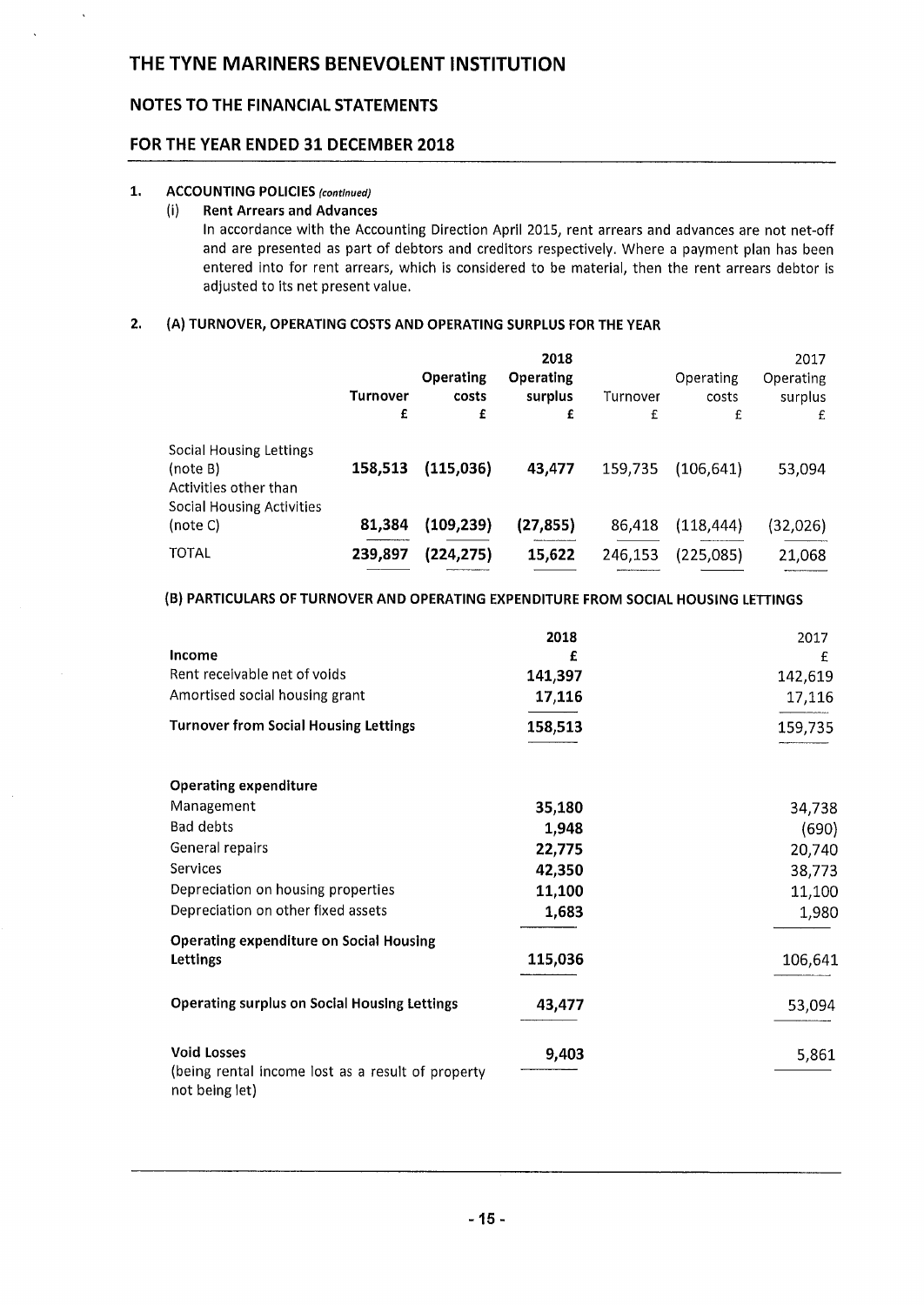## NOTES TO THE FINANCIAL STATEMENTS

## FOR THE YEAR ENDED 31 DECEMBER 2018

#### 2. (C) PARTICULARS OF TURNOVER AND OPERATING EXPENDITURE FROM OTHER ACTIVITIES

|                              |                                           | 2018     | 2017     |
|------------------------------|-------------------------------------------|----------|----------|
| Income                       |                                           | £        | £        |
| Donations:                   | Trinity House, London                     | 38,850   | 38,850   |
| Grant:                       | Merchant Navy Welfare Board               |          | 12,890   |
| Investment income            |                                           | 42,534   | 34,678   |
|                              | <b>Turnover from other activities</b>     | 81,384   | 86,418   |
| <b>Operating expenditure</b> |                                           |          |          |
| Pension payments             |                                           | 82,007   | 84,530   |
| Management                   |                                           | 24,839   | 19,894   |
| Care call system             |                                           |          | 12,890   |
| National association fees    |                                           | 639      | 450      |
| Other legal fees             |                                           | 1,500    | 680      |
| Sundries                     |                                           | 254      |          |
|                              | Operating expenditure on other activities | 109,239  | 118,444  |
|                              | Operating deficit on other activities     | (27,855) | (32,026) |

### 3. STAFF, KEY MANAGEMENT PERSONNEL, DIRECTORS' EMOLUMENTS AND RELATED PARTIES

No employee earned more than f60,000. As the Institution has no employees, it has no Key Management Personnel. The Trustees are defined as the Board of Management and therefore could be classed as Key Management Personnel, None of the Board of Management received any emoluments during 2018 (2017 fnll). The Institution has no other paid Executive Officers,

The total expenses reimbursed to the Trustees not chargeable for UK income tax during 2018 was £Nil (2017: £Nil).

Where Trustees are tenants, tenancies are on normal commercial terms,

The administration and management of the Association was carried out by Hadaway & Hadaway and Tyne Housing Association Limited.

### 4, INTEREST RECEIVABLE

|                                 | 2018                                                              | 2017 |
|---------------------------------|-------------------------------------------------------------------|------|
|                                 | £                                                                 | £    |
| Bank interest receivable<br>. . | 165                                                               | 159  |
|                                 |                                                                   |      |
|                                 | 165                                                               | 159  |
|                                 | <b><i><u>Sunday Administration of Community Community</u></i></b> |      |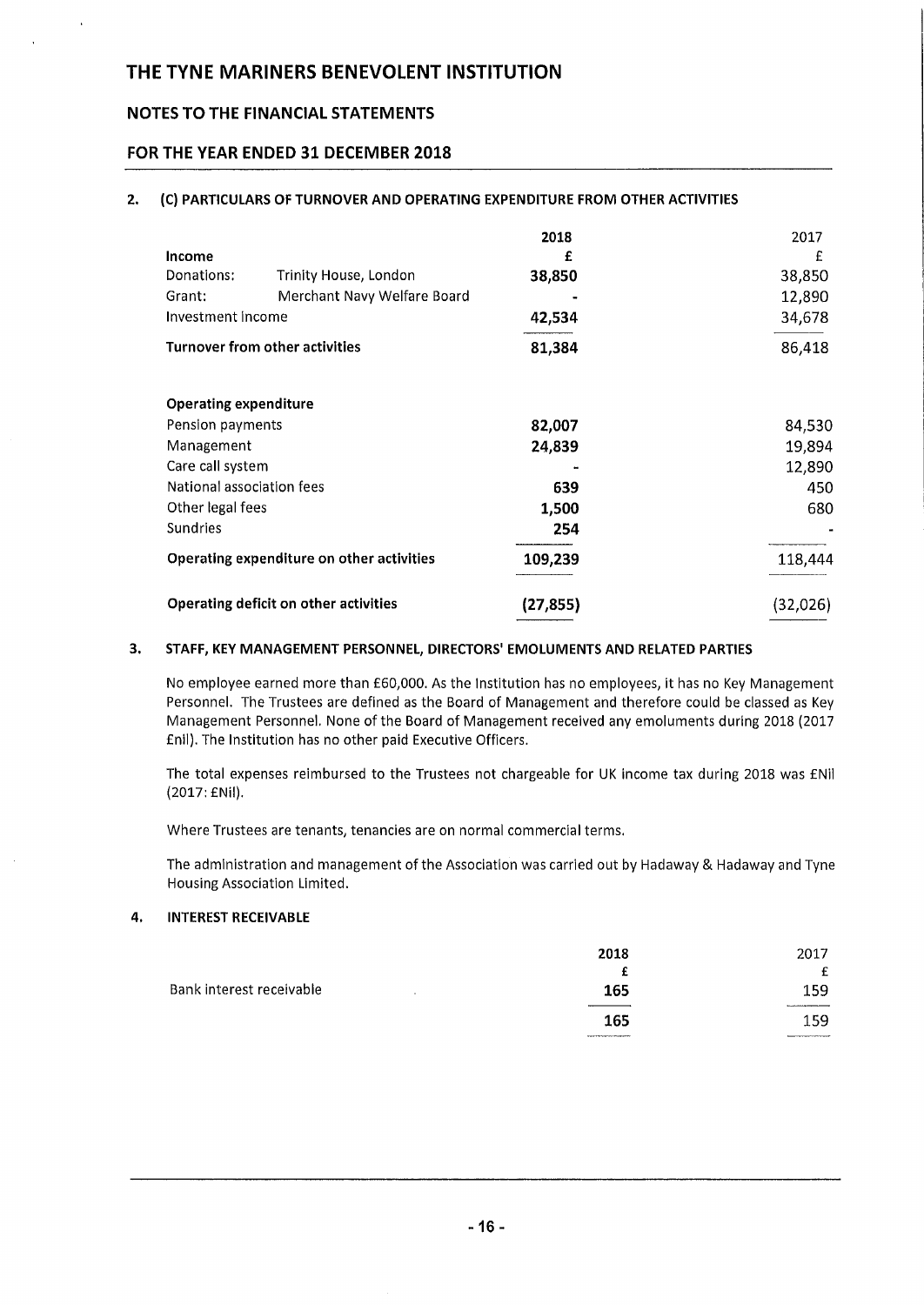## NOTES TO THE FINANCIAL STATEMENTS

## FOR THE YEAR ENDED 31 DECEMBER 2018

#### S. OPERATING SURPLUS

 $\ddot{\phantom{1}}$ 

|                                      | 2018      | 2017      |
|--------------------------------------|-----------|-----------|
| The operating surplus for the year   |           |           |
| is stated after charging:            |           |           |
| Depreciation on housing properties   | 11,100    | 11,100    |
| Depreciation on other fixed assets   | 1,683     | 1,980     |
| Amortisation of social housing grant | (17, 116) | (17, 116) |
| Auditor's remuneration               | 5,580     | 5,460     |
| Auditor's - other services           | 300       | 300       |
|                                      |           |           |

#### 6. TAXATION

No liability to taxation arises from the surplus arising from rent from members as the Institution is entitled to relief under S642 of the Corporation Taxes Act 2010,

#### 7. TANGIBLE FIXED ASSETS

| Housing properties - freehold | 2018                                                                                                                                        | 2017                            |
|-------------------------------|---------------------------------------------------------------------------------------------------------------------------------------------|---------------------------------|
|                               |                                                                                                                                             | £                               |
|                               |                                                                                                                                             | 880,553                         |
|                               |                                                                                                                                             | 5,476                           |
|                               |                                                                                                                                             | (15,000)                        |
|                               |                                                                                                                                             |                                 |
| At 31 December                | 871,029                                                                                                                                     | 871,029                         |
| Depreciation                  |                                                                                                                                             |                                 |
| At 1 January                  | 562,104                                                                                                                                     | 566,004                         |
|                               | 11,100                                                                                                                                      | 11,100                          |
|                               |                                                                                                                                             | (15,000)                        |
| At 31 December                | 573,204                                                                                                                                     | 562,104                         |
| Net book value 31 December    | 297,825                                                                                                                                     | 308,925                         |
| <b>OTHER FIXED ASSETS</b>     |                                                                                                                                             |                                 |
|                               | 2018                                                                                                                                        | 2017                            |
|                               | £                                                                                                                                           | £                               |
|                               |                                                                                                                                             |                                 |
|                               |                                                                                                                                             | 41,867                          |
| Depreciation                  |                                                                                                                                             |                                 |
|                               | 30,645                                                                                                                                      | 28,665                          |
|                               |                                                                                                                                             | 1,980                           |
| At 31 December                | 32,328                                                                                                                                      | 30,645                          |
| Net book value 31 December    | 9,539                                                                                                                                       | 11,222                          |
|                               | Gross cost<br>At 1 January<br>Additions<br>Disposals<br>Charge<br>Disposals<br>Cost<br>At 1 January & 31 December<br>At 1 January<br>Charge | £<br>871,029<br>41,867<br>1,683 |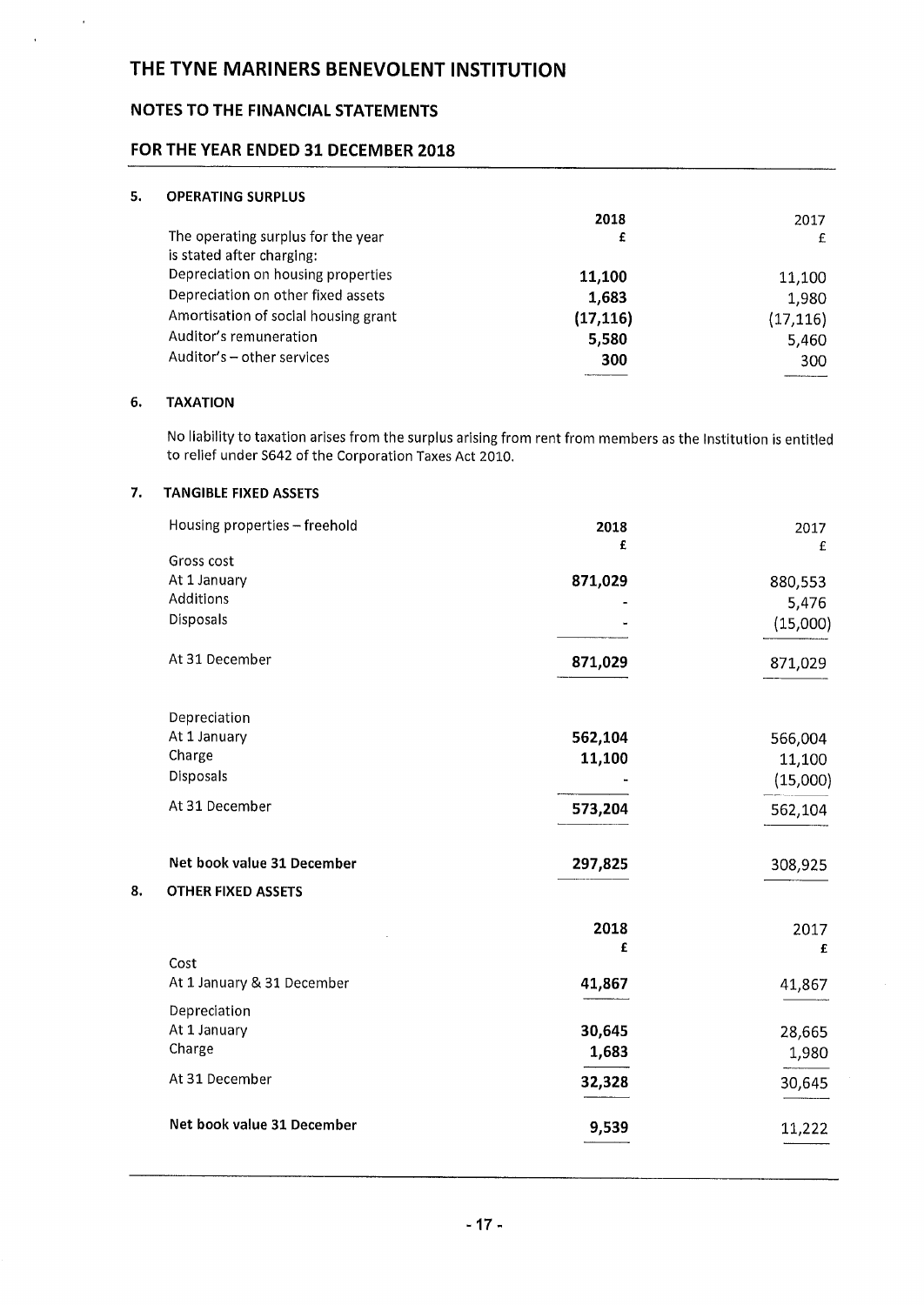# NOTES TO THE FINANCIAL STATEMENTS

## FOR THE YEAR ENDED 31 DECEMBER 2018

### 9. INVESTMENTS

 $\bar{\gamma}$ 

|                                                                                  | 2018       | 2017       |
|----------------------------------------------------------------------------------|------------|------------|
|                                                                                  | £          | £          |
| Fair value:                                                                      |            |            |
| As at 1 January                                                                  | 1,291,471  | 1,230,229  |
| Additions                                                                        | 410,735    | 605,806    |
| Disposals at opening market value                                                | (435, 883) | (579, 152) |
| Unrealised (loss) / gain in period                                               | (139, 701) | (30, 441)  |
| Difference between gain on market value and gain on                              |            |            |
| historical cost                                                                  | 21,323     | 65,029     |
| At 31 December                                                                   | 1,147,945  | 1,291,471  |
| <b>UK Equities</b>                                                               | 542,579    | 682,306    |
| Non UK Equities                                                                  | 176,204    | 196,652    |
| <b>UK Bonds</b>                                                                  | 390,034    | 371,762    |
| Non UK Bonds                                                                     |            | 1,623      |
| Money Market Time                                                                | 39,128     | 39,128     |
|                                                                                  | 1,147,945  | 1,291,471  |
|                                                                                  |            |            |
| (b) Historic Cost                                                                |            |            |
| As at 1 January                                                                  | 1,170,452  | 1,078,769  |
| Additions                                                                        | 410,735    | 605,806    |
| <b>Disposals</b>                                                                 | (414, 560) | (514, 123) |
| As at 31 December                                                                | 1,166,627  | 1,170,452  |
| (c) Realised Gain / (Losses)                                                     |            |            |
|                                                                                  | 2018       | 2017       |
|                                                                                  | £          | £          |
| On Cost                                                                          | 7,579      | 101,140    |
| Less: Difference between gains / (losses) arising in both<br>cost and fair value | 6,165      | (137, 252) |
| Gain / (loss) realised: Difference between proceeds and<br>fair value disposals  | 13,744     | (36, 112)  |
|                                                                                  |            |            |
| (d) Unrealised Gain / (Loss) on Fair Value                                       |            |            |
|                                                                                  | 2018       | 2017       |
|                                                                                  | £          | £          |
| Per investment note                                                              | (139,701)  | (30, 441)  |
| Realised gain / (loss) on cost                                                   | 7,579      | 101,140    |
| Other recognised gains / (losses) in Statement of<br>Comprehensive Income        | (132, 122) | 70,699     |
|                                                                                  |            |            |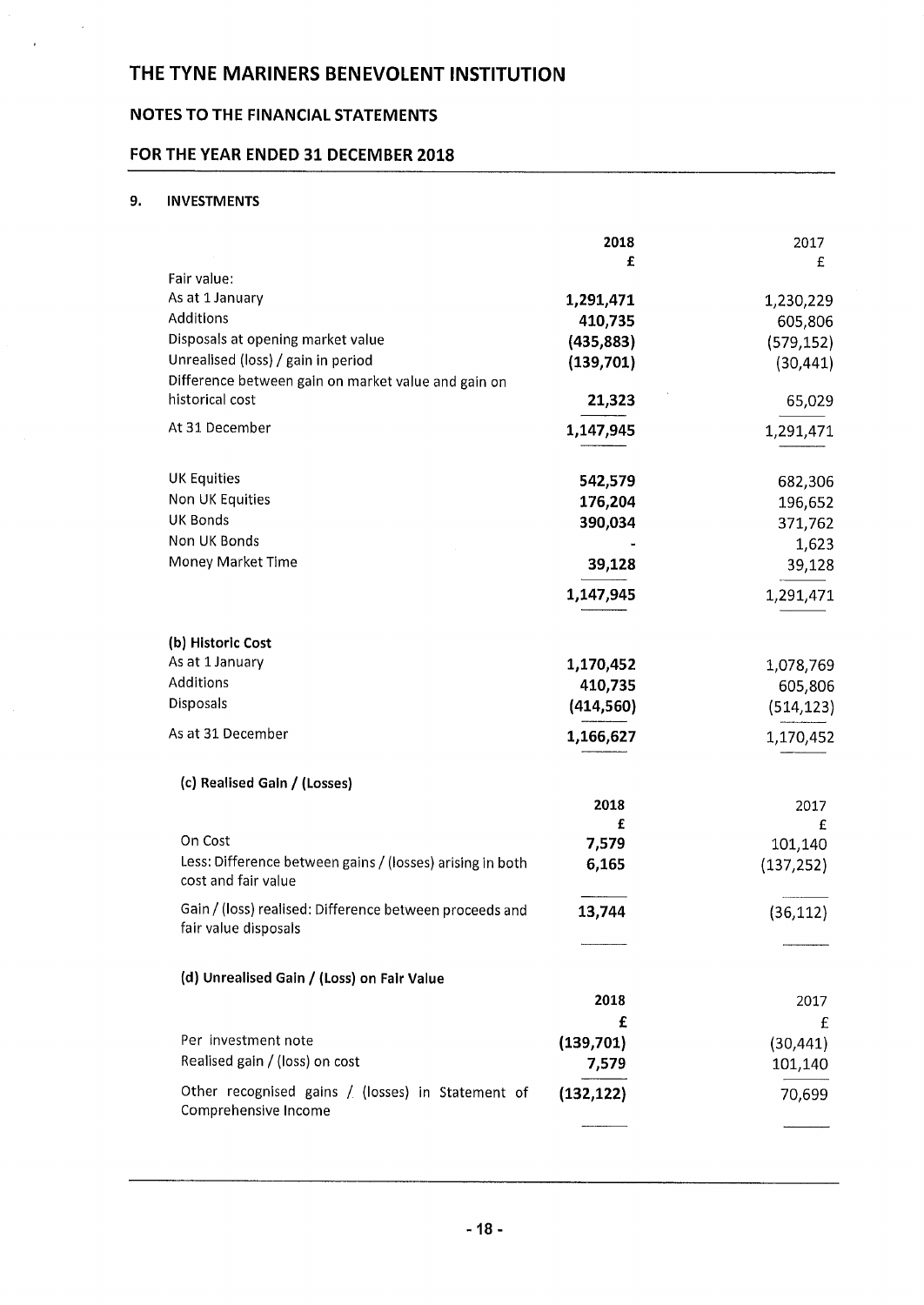## NOTES TO THE FINANCIAL STATEMENTS

### FOR THE YEAR ENDED 31 DECEMBER 2018

#### 9. INVESTMENTS (continued)

At the 31<sup>st</sup> December 2018 the following individual Investments market value exceeded 5% of the total portfolio market valuation:

| Columbia Thread Inv UK Fund Class Z | 261,560 |
|-------------------------------------|---------|
| Focused Sicav High Grade Lng Term   | 66.760  |
| Jo Hambro Cap Mgmt UK Equity        | 239.615 |
| M&G invest fund 3 corp bond Class I | 53.984  |

#### 10. DEBTORS

|                                | 2018    | 2017    |
|--------------------------------|---------|---------|
|                                | £       |         |
| Rent arrears (gross)           | 9.841   | 5,799   |
| Less: bad debt provision       | (7,481) | (4,048) |
| Other debtors                  | 38,559  | 26,261  |
| Prepayments and accrued income | 7.771   | 7.847   |
|                                | 48,690  | 35,859  |

#### 11. CREDITORS: Amounts falling due within one year

|                 | 2018   | 2017                                        |
|-----------------|--------|---------------------------------------------|
|                 | £      | £                                           |
| Rent in advance | 3,813  | 4,100                                       |
| <b>Accruals</b> | 11,004 | 12,803                                      |
|                 | 14,817 | 16,903                                      |
|                 |        | The constitution companies and constitution |

#### 12. CREDITORS: Amounts falling due after more than one year, including convertible debts

|                                       | 2018    | 2017    |
|---------------------------------------|---------|---------|
|                                       |         |         |
| Social Housing Grant (amortised cost) | 342,181 | 359,297 |

The Social Housing Grant is amortised in line with the life of the 'structure' component, at <sup>a</sup> rate of 2%, and released as 'income' to the Statement of Comprehensive Income on that basis,

| <b>SOCIAL HOUSING GRANT</b> |         |         |
|-----------------------------|---------|---------|
|                             | 2018    | 2017    |
| <b>Amounts received:</b>    | £       | £       |
| At 1 January & 31 December  | 855,818 | 855,818 |
| Amortisation:               |         |         |
| At 1 January                | 496,521 | 479,405 |
| Released during year        | 17,116  | 17,116  |
| At 31 December              | 513,637 | 496,521 |
| Carrying value:             |         |         |
| At 31 December              | 342,181 | 359,297 |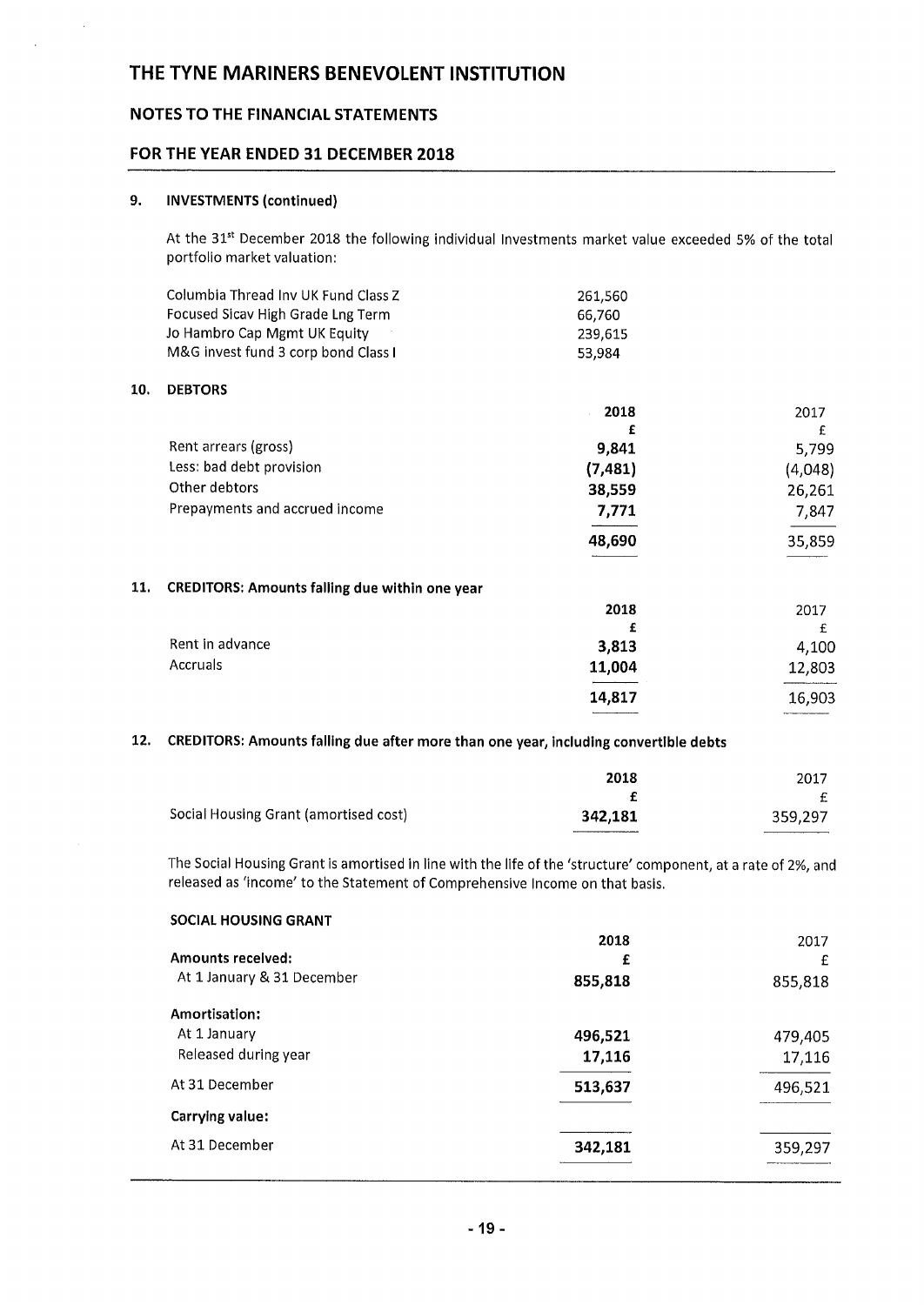## NOTES TO THE FINANCIAL STATEMENTS

### FOR THE YEAR ENDED 31 DECEMBER 2018

#### 13. FINANCIAL INSTRUMENTS

The Institution considers that its financial instruments comprise the Social Housing Grant (SHG); as such it is included as a liability within the financial statements, As the Institution has no intention to dispose of its housing properties the SHG will not become repayable, As <sup>a</sup> result, the total balance of the SHG creditor is presented as falling due in five years or more. The financial Instruments are repayable as follows:

|                       | 2018    | 2017    |
|-----------------------|---------|---------|
|                       |         |         |
| In five years or more | 342,181 | 359,297 |

### 14. DESIGNATED RESERVES

| Capital        | Cyclical<br><b>Repairs and</b> | Contingencies | 2018    | 2017         |
|----------------|--------------------------------|---------------|---------|--------------|
| <b>Account</b> | Maintenance                    | <b>Fund</b>   | Total   | <b>Total</b> |
| £              | £                              | £             | £       | £            |
| 82,095         | 126,800                        | 67,430        | 276,325 | 272,845      |
| $\blacksquare$ | 3,480                          |               | 3,480   | 3,480        |
| 82,095         | 130,280                        | 67,430        | 279,805 | 276,325      |
|                |                                |               |         |              |

From time to time, the Institution received donations in the form of legacies, Where the amount received is f1,000 or more, the Trustees consider it appropriate to credit the amount received to <sup>a</sup> designated reserve entitled Capital Account

#### Cyclical Repairs and Maintenance

The annual transfer of £3,480 has been made to be utilised when the cyclical repairs are undertaken.

The Trustees have transferred the annual amount only this year,

#### Contingencies (Extraordinary Repairs) Fund

The contingencies (extraordinary repairs) fund was established under an Order of the Board of Charity Commissioners of England and Wales, dated 10<sup>th</sup> November 1982.

#### 15. REVALUATION RESERVE

|                                       | 2018      | 2017      |
|---------------------------------------|-----------|-----------|
|                                       |           |           |
| <b>Opening Balance</b>                | 121,020   | 151,461   |
| Unrealised gains / (losses) in period | (139,701) | (30, 441) |
| Closing Balance                       | (18, 681) | 121,020   |

The Trustees have transferred the unreallsed gains / (losses) on the investments to the revaluation reserve in line with the current accounting policy,